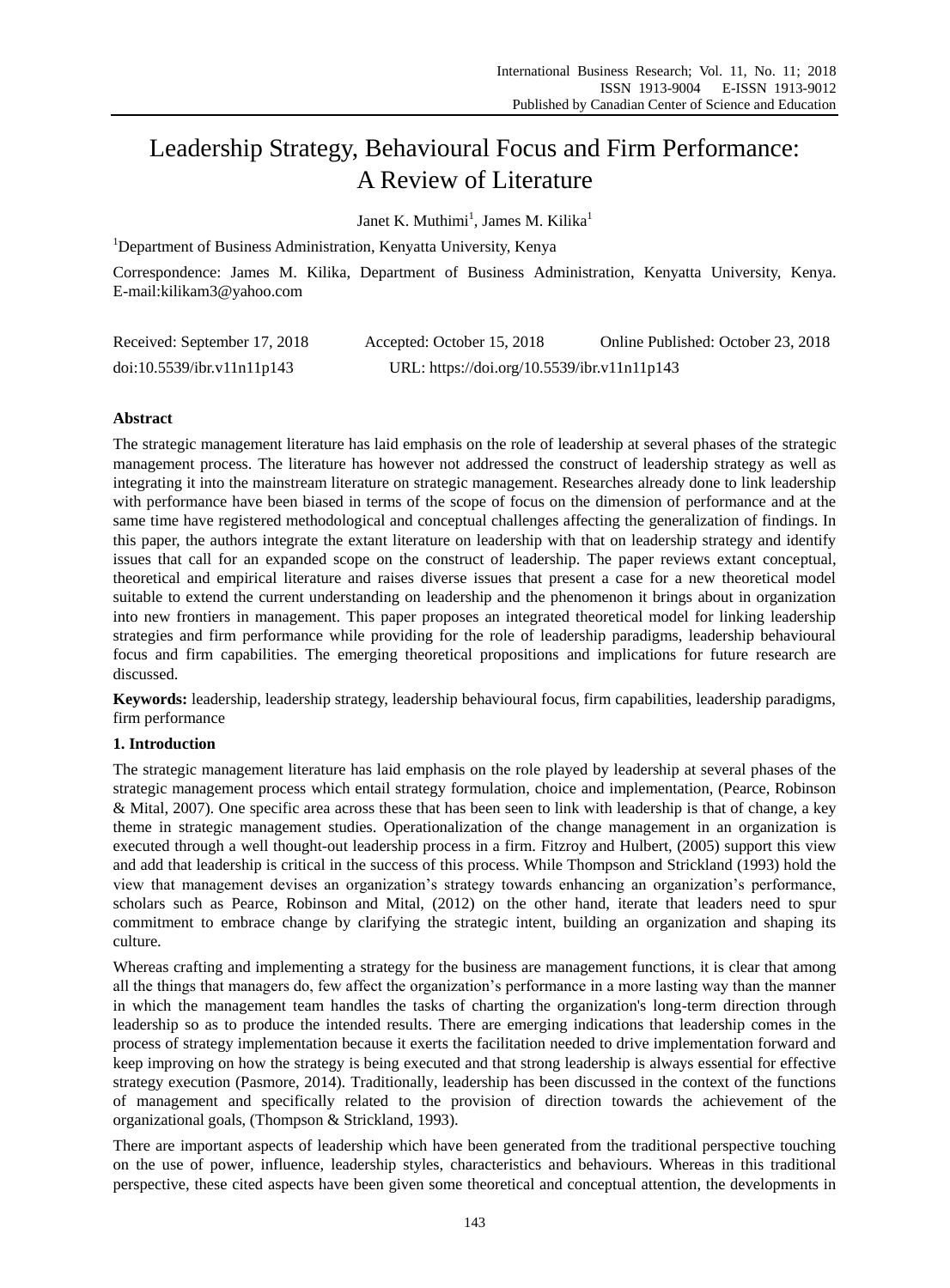strategic management theory and practice are indicating that they portend a higher potential than displayed in the traditional perspective (Pasmore, 2014). Thus, Northouse (2010) argues that leadership has gained the attention of researchers worldwide where different theoretical approaches have been developed to explain the complexities of the leadership process. Some researchers conceptualize leadership as a behaviour or a trait, whereas others view it from an information-processing perspective or relational standpoint. Yukl, (1994) is of the view that leadership has been studied using both qualitative and quantitative methods in many contexts, including small groups, therapeutic groups and large organizations. Collectively, the research findings on leadership from all those areas depict a process that is far more sophisticated and complex than the often-simplistic view presented in most scripts on leadership thus raising the need to study it with a view to highlighting the combined role played by leadership strategies and behaviour in driving a firm's performance (Rowe, 2001).

This is justified by the fact that even though according to Sinding *et al* (2014), leadership has fascinated people for centuries, it was only with the advent of the industrial revolution era that the construct of management and leadership in organizations became a topic in itself. In addition, there are disagreements regarding the construct of leadership stemming from the fact that it involves a complex interaction between the leader, followers and leadership situation which has seen some researchers define leadership in terms of personality and physical traits, while others believe that leadership is a temporary role that can be filled by anyone. There is however a common thread among the different conceptualizations of leadership based on the aspect of social influence. Moreover, Day, Gronn and Salas (2004) posit that even though existing literature on leadership development largely focuses on leadership skill development, and while this body of research examines directly observable behavior of leaders, what has not been adequately explored is the deeper, hidden self-knowledge that motivates people to act as leaders and further develop their leadership skills, which requires a behavioral lens towards its understanding. The outcome of this has attracted the attention of the behavioral scientists from the organization behavior stream that have started to single out strategic leadership as a point of focus in explaining firm strategic behavior. Pasmore, (2014) observes that, even though leaders have demonstrated awareness to the value of a well-defined business strategy, few of the leaders have given attention to aspects of leadership suitable to drive successful strategy implementation in organizations. According to Ali, Elmi and Mohammed, (2013), leadership strategy as a construct has been proven to be among the best remedies for addressing the aspects of success factors in an organization's strategy implementation process.

#### *1.1 Statement of the Problem*

The extant literature on leadership has been faulted for a number of reasons. The foremost of these has been that touching on the conceptualization of the leadership as a construct in that there has been lack of consensus in the understanding of the construct, persistent confusion regarding aspects that characterize the leadership process such as effective leadership, distinctions between leaders and those who are not leaders. Despite the widespread acknowledgment of the importance and value of leadership, several researchers agree that it is striking that the concept lacks coherence and agreement, (House & Aditya, 1997; Bennis, 1998; Bergsteiner, 2005). Additionally, there is still much debate as to what is leadership even though considerable theoretical and empirical leadership research efforts have been conducted, (Jens, 2015).

Secondly, in spite of the vast literature on the construct of leadership and its process, there is a scarcity of attention towards extending the same effort to explore an important aspect of leadership that deals with leadership strategy. It is only recently that practitioners have begun to recognize this gap and suggestions are being made towards consolidating these suggestions to form part of the existing rich literature on leadership. The concept of leadership strategy has not been given theoretical attention and details about its nature remain scanty. Only recently have researchers begun to address leadership even though it is yet to be incorporated into the theoretical work in leadership studies so that it can inform practice and empirical work, (Northouse, 2010). There is a need to consider the perspectives brought on board by the practitioners and attempts be made to integrate the experiences from practice into the mainstream set of literature on leadership as an essential construct in strategic management. It is our contention that given the increased attention on the role of leadership in the strategic management process, there is a need for scholars to identify attributes of leadership that should be aligned with the strategic management process both at formulation and implementation of strategies. Exploration of the nature of leadership strategy stands to align the construct of leadership and its phenomenon with the strategic management process in a way that will enhance the possibilities and attempts of linking the strategic management process with firm performance.

Thirdly, there has been limited research that has specifically addressed the relationship between leadership behavior and organizational performance. According to Dionne, Yammarino, Atwater and James (2002), there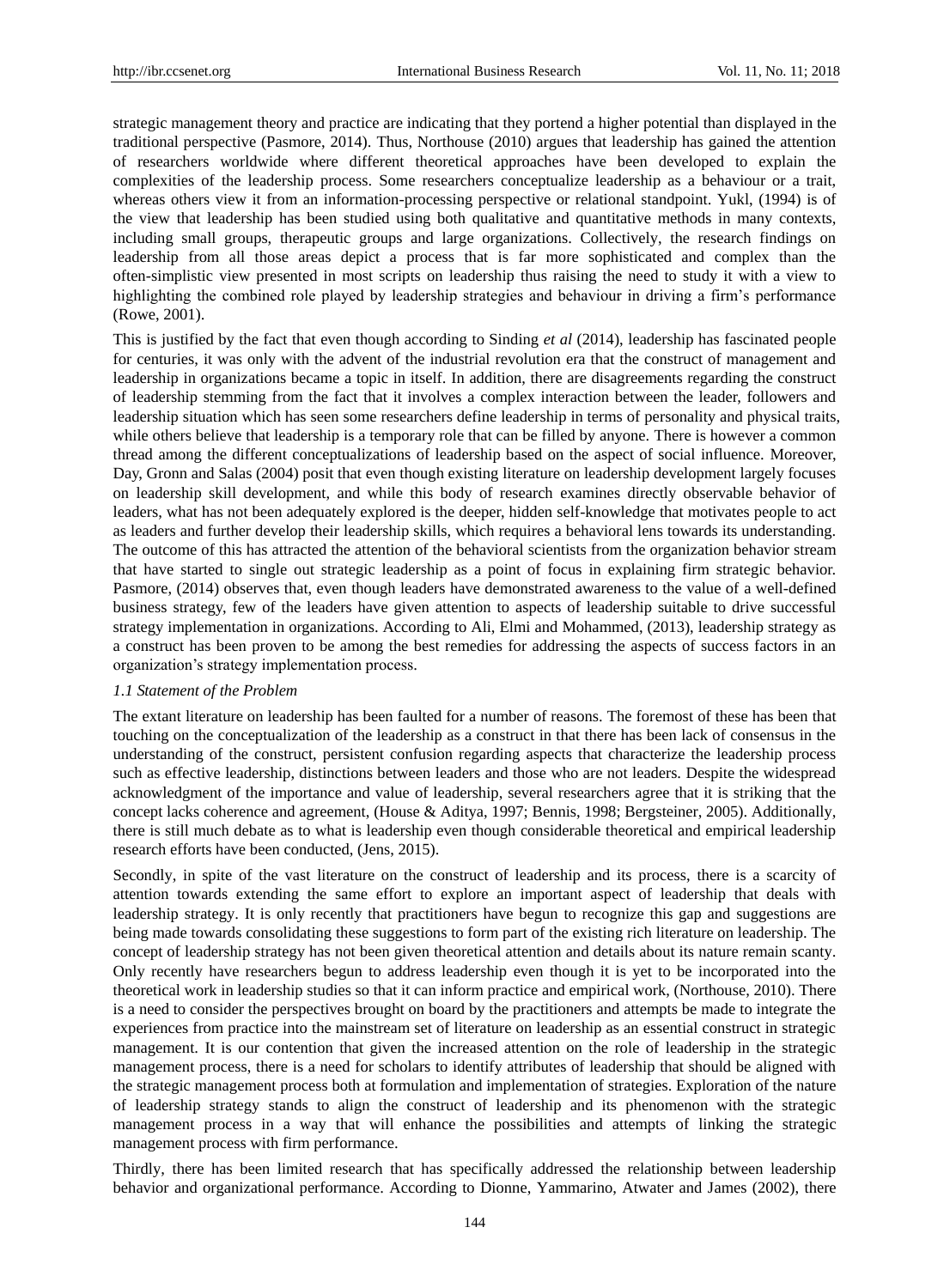has not been clear conceptualization of the outcomes on whether leadership can be categorized as a determinant of an organization's performance. Methodological issues have also emanated from operationalization of the construct of performance as many researchers only refer to financial and non-financial performance measurements while ignoring employee and customer satisfaction as a measure of a firm's performance (Norton, 1999).

In view of the above calls, this paper seeks to extend the current state of knowledge on the construct of leadership by exploring the nature of the construct of leadership strategy and the practical and empirical implications it raises for organizations and the subsequent firm strategic behavior. The paper has three objectives, namely to review the extant theoretical and empirical literature on leadership strategy, behaviour and performance; to identify emerging issues that call for a theoretical model linking the constructs; and to propose a theoretical model linking leadership strategy, behaviour and performance.

The current paper is considered to make a significant contribution to both general and strategic management studies. In undertaking this study, the paper responds to several gaps that require scholarly attention. First, the paper undertakes to fill the existing gap regarding the construct of leadership strategy that has not been given adequate attention in both theoretical and empirical literature. By integrating the work of Pasmore (2014) into the mainstream literature on leadership and strategic management, the paper integrates experiences gained from practice with the extant theoretical literature not only on aspects of leadership but also on strategy implementation where leadership has been suggested to play a critical role (Weihrich & Koontz, 1994).

Secondly, the contents of the paper are significant in integrating the diverse pieces of knowledge on leadership that appear somewhat scattered. Whereas the theoretical literature is relatively old and rich in content, there are more insights on the current developments and academic discoveries on leadership that need to be integrated into this extant work (Burns, 1978; Avery, 2004; Fitzroy & Hulbert, 2005). In this paper, the authors identify the inherent complementarities between the various schools of thought that have characterized the study of leadership and propose a blended set of theoretical literature in leadership studies. Doing so enables scholarship to consolidate the gains that have been made by the diverse scholarship attempts which stand to benefit future scholarship.

Thirdly, there has been a set of issues raised with regard to the link between the construct of leadership and that of performance. From a theoretical standpoint, the paper contributes towards addressing this link by adopting dimensions of leadership strategy as an intangible asset that brings potential to influence firm performance in dimensions that are broader than the narrow perspective that has leaned towards financial measurement. From an empirical point of view, there has been a limitation based on scope arising from the number of constructs that have been used in the leadership performance link thus leading to empirical results that have been inconclusive thus leading to unresolved problems (Fenwick & Gayle, 2008). This paper has comprehensively considered the emerging phenomenon from leadership strategy leading to performance and proposed several constructs that mediate and condition the phenomenon as the basis for the proposed theoretical framework and propositions. The framework and propositions advanced provide a direction for future research in a way that integrates several constructs in a single study.

# **2. Conceptualization of Key Constructs**

The constructs forming the basis of the study include leadership strategies, leadership behavioural focus, and leadership paradigm and how they are interlinked to aid in value creation for enhancing firm performance. This study will endeavour to outline the conceptualization of the outcomes of leadership in organizations through the construct of performance and attempt to give solutions to the methodological issues emanating from the operationalization of performance as a construct.

# *2.1 Leadership*

In order to address the concerns set by this paper, the constructs explaining the phenomenon brought about by leadership when deployed in organizations will be considered. In order to understand the phenomenon itself, it is imperative to start with the construct of leadership. Leadership as a function of management is associated with exerting influence to provide direction. Despite the lack of a conventional definition of the concept of leadership, it is generally agreed that for leadership to occur, there must be an individual having the ability and using that ability to influence others to work towards the achievement of a greater common goal. Leadership has been viewed as a process of social influence where a group of people is organized and guided on how they act towards a set purpose or direction (Chemers, 1997). Yukl (2002) supports this view by defining leadership as the process of influencing others to do what needs to be done and guiding them on how to effectively do it in addition to the process of enhancing individual and collective efforts to accomplish the shared objectives. Bratton, Granton and Nelson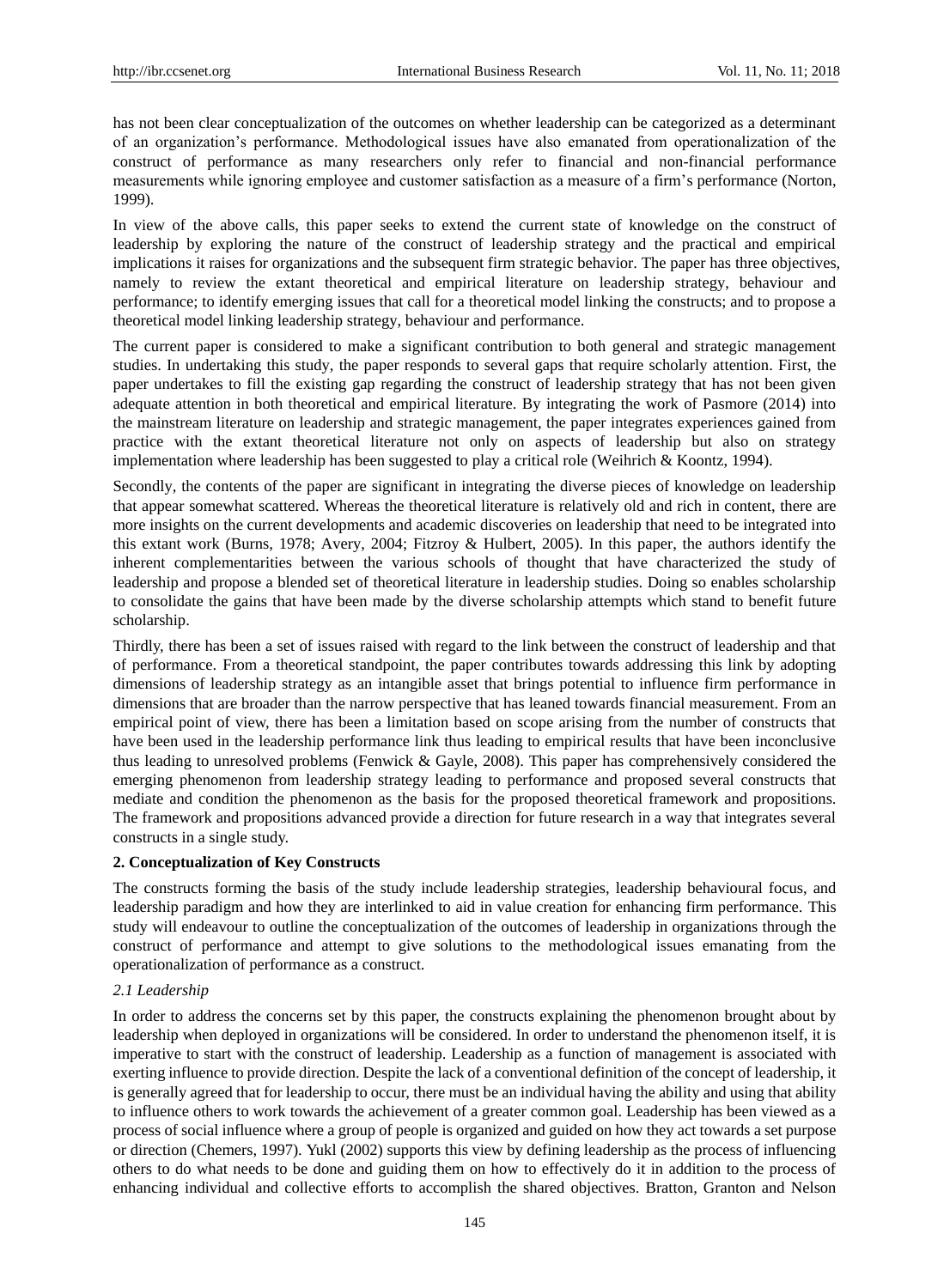(2005) observe that even though Yukl's definition emphasized on the aspects of communication skills which are attributed to successful leaders, it tends to focus on the dynamics and surface features of leadership as a process of social influence.

More critical accounts of leadership tend to focus on the hierarchical forms which give rise to power relationships. In an effort to describe what leadership is, Bruce and Kathleen (2006) defined a leader as one or more people who selects, equips, trains, and influences one or more follower(s) who have diverse gifts, abilities, and skills and focuses the follower(s) to the organization's mission and objectives causing the follower(s) to willingly and enthusiastically expend spiritual, emotional, and physical energy in a concerted and coordinated effort to achieve the organizational mission and objectives. Leadership has also been defined as the use of power and influence to direct the activities of followers towards goal achievement and direction which can affect followers' interpretation of events, the organization of their work activities, their commitment to key goals, their relationships with other followers and their access to cooperation and support from other work units (Colquitt, Le-Pine & Wesson, 2009).

There is also an additional perspective which indicates that leadership is an interaction between members of a group where leaders act as agents of change and persons who can affect other people's acts. Accordingly, leadership occurs when one group member modifies the motivation or competencies of others in the group. It is this perspective that holds implications for the role of leadership strategy as required in the strategic management processes, (Gibson, Ivancevich, Donnely & Konopaske, 2009).

From the various descriptions so far explored, it is observable that (i) The leadership definitions here imply that it involves the use of influence and that all interpersonal relationships can involve leadership; (ii) Leadership involves the importance of being a change agent, being able to affect followers' behaviour and performance; (iii) leadership focuses on the accomplishment of goals. An important concern from the above consensus on what leadership entails is on how the leadership process is able to achieve the expectations arising from these areas of consensus. The goal achievement part of leadership is a critical point of consideration for strategic management in view of the entire processes that characterize strategy formulation, strategic choice and strategy implementation to achieve the vision of a firm. The authors are of the view that meeting these expectations requires leadership strategy. The extant literature however remains silent to a relatively high degree on this construct of leadership strategy.

# *2.2 Leadership Strategy*

So far the authors were able to trace some description of the construct of leadership strategy from the work of Pasmore, (2014) that has responded to the existing gap in knowledge regarding the construct. In this work, there is an acknowledgement of the fact that leadership is critical to the strategic management process which requires a strategy to be able to drive the strategic management process as organizations focus on moving towards their desired future direction. This perspective is in line with the theoretical and practical roots of the concept of leadership in management that classifies it under the broad function of management in providing direction, (Weihrich & Koontz, 1994). The perspective seems to bear resemblance to the stream that has given attention to transformational leadership studies that seeks to align group members' efforts with organizational goals by appealing to their motivational drives as the achievement of the group goals rests upon the contributions of the members (Cavazotte, Moreno & Bernardo, 2013). However, this stream of scholarship has not addressed the aspect of leadership strategies.

According to Pasmore (2014), leadership strategy bears similarity with business strategy in terms of the process that result in the formulation of a strategy. Pearce and Robinson, (1997) argue that the process culminating in strategy formulation entails a situational analysis of both the internal and external conditions together with a projection of organizations desired future, which is in line with the work of Ansoff (1965) that focuses on a strategic planning gap as strategists compare the current vis-a-vis the desired future situations. The strategy comes in place to respond to the identified gap existing between the current situation and the desired future state. In a similar way, a leadership strategy is based on a thorough analysis of the current situation and an informed view of the future of the organization's future performance. The strategy then provides a series of recommendations to close the gap between the current situation and desired future in terms of human resource required capacity for both formulation and implementation of an organizations strategy as it addresses the journey towards its future. Due to this capacity aspect of the strategy, a leadership strategy addresses five dimensions: quantity of leaders, the quality of leaders, skills and behaviour, collective leadership capabilities, and the leadership culture.

The dimension of leadership quantity relies on the organization structure adopted in the firm. The strategic management literature as well as that on organization theory acknowledges the critical role which the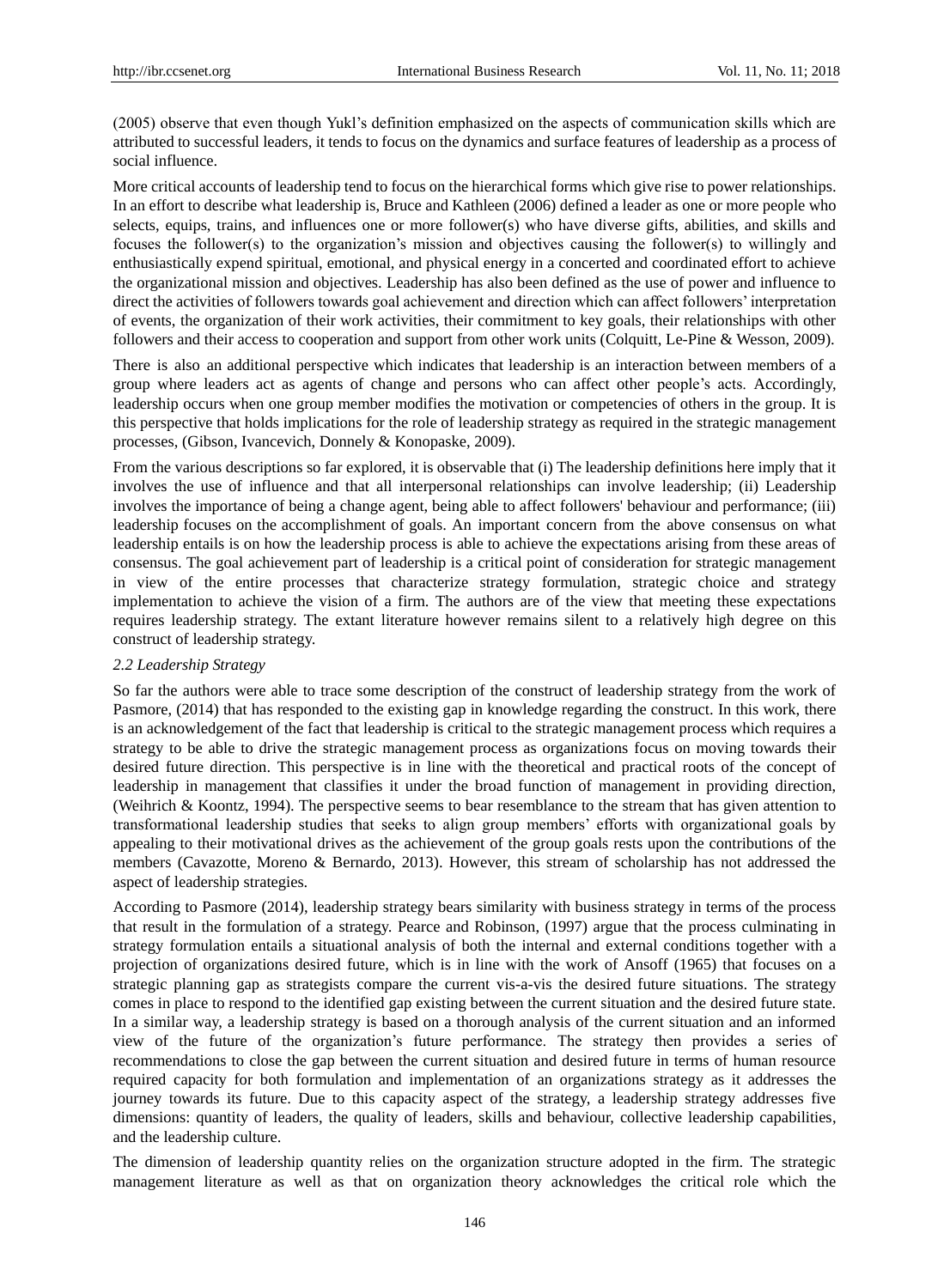organization structure plays in executing the demands of a strategy as evidenced from the work of Chandler (1962), Child (1972), Miles and Snow (1978). The construct of the structure specifies certain dimensions that distinguish an organization from another as well as breathing life into the abstract chart in terms of organizational processes such as communication, organizational development and change (Robbins, 2004). From the dimensions of the structure, a leadership strategy specifies the number of leaders needed, as indicated by current and projected formal leadership positions depicted on an organization chart in terms of the number, level, location, function, business unit, and reporting relationships.

Arising from the quantity dimension is the need to specify the required qualities that the leaders to occupy positions spelt out in the chart must have, to demonstrate their readiness and preparedness to execute the requirements of the strategy. The Upper Echelon theory points out that attention needs to be given to the attributes of TMT that are considered critical to driving the strategic agenda of the firm as it moves towards its future in terms of selection characterized by demographics, diversity, background, experience level and cognitions, (Ngugi & Kilika,2018; Oduor & Kilika, 2018)

The third dimension of the leadership strategy deals with the skills and behaviour that are needed to implement the business strategy and create the desired culture in terms of skills, competencies, and knowledge base. The implementation phase of strategy requires compatibility between the demands of a strategy and the prevailing firm culture. Since in most cases this culture demanded by a strategy may not be in existence, it will be incumbent upon the leadership team vested with the responsibility of implementing the strategy to unleash behaviours that create and sustain a culture that is compatible with the demands of the strategy being operationalized.

Consistent with the above three dimensions is the need for collectiveness in the process of executing a strategy. There is also the issue of strategic decisions as one of the identified characteristics brought about by a new strategy that calls for collectivism in the way a strategy is implemented (Hofer & Schendel, 1978; Pearce & Robinson, 1997). One of the purposes of defining a mission is to provide unanimity of purpose and call for commitment and support from all functions and hierarchical levels of the organization. The leadership strategy responds to this by calling for a collective leadership, which is demonstrated by the capability of leaders acting together in groups and across boundaries to implement strategies, solve problems, respond to threats, adapt to change and support innovation in a bid to enhance performance.

The last dimension touches on the need to create the desired leadership culture, including the leadership practices in use, such as collaboration across boundaries, engagement of employees, accepting responsibility for outcomes, creating opportunities for others to lead, developing other leaders and learning how to learn among others. This is necessary as leaders alone cannot get all the work needed to generate results done but have to rely on the efforts of others. Thus leaders have to create a culture by which others are empowered and motivated to participate and contribute their efforts in a way that is directed towards the attainment of organizational goals.

Thus, a good leadership strategy takes these dimensions into account and makes explicit how many leaders are needed, of what kind, where, with what skills, and behaving in what fashion individually and collectively to achieve the total success being sought. The leadership strategy therefore is a construct that allows leadership to permeate all levels and functional areas of an organization such that it is felt in every area of an organization. Due to this, there is hence the need to explore the aspect of how the leadership in place as enabled by the leadership strategy engages in appropriate behaviours that will inspire followers to direct efforts towards the strategic goals of the organization as spelt out in its vision. Even though leadership behaviour has been substantially discussed in the extant literature, we explore aspects of this extant literature with a view to aligning it with the construct of leadership strategy.

#### *2.3 Leadership Behavioral Focus*

The construct of leadership behavior is one that historically emerged from some of the early approaches into the construct of leadership. Two perspectives arise from this historical path as observed from the works of Lussier (2010) and Certo (2009). The approach by Lussier, (2010) indicates that the leading research is no longer concerned with the trait theory paradigm but rather the behavioral theory paradigm. It is important to realize that a leader's behavior is based on their traits and skills even though the behavioral theorists focus on behavior. Under this paradigm, the manager's attitudes and leadership personality traits directly affect his or her behavior and how to relate with employees.

Certo (2009) on the other hand, warns that the failure to identify predictive leadership traits led researchers in the area of leadership to turn to other variables to explain leadership success. The behavioural approach looks at what good leaders do rather than looking at the traits leaders should possess. Under the structure behaviour, the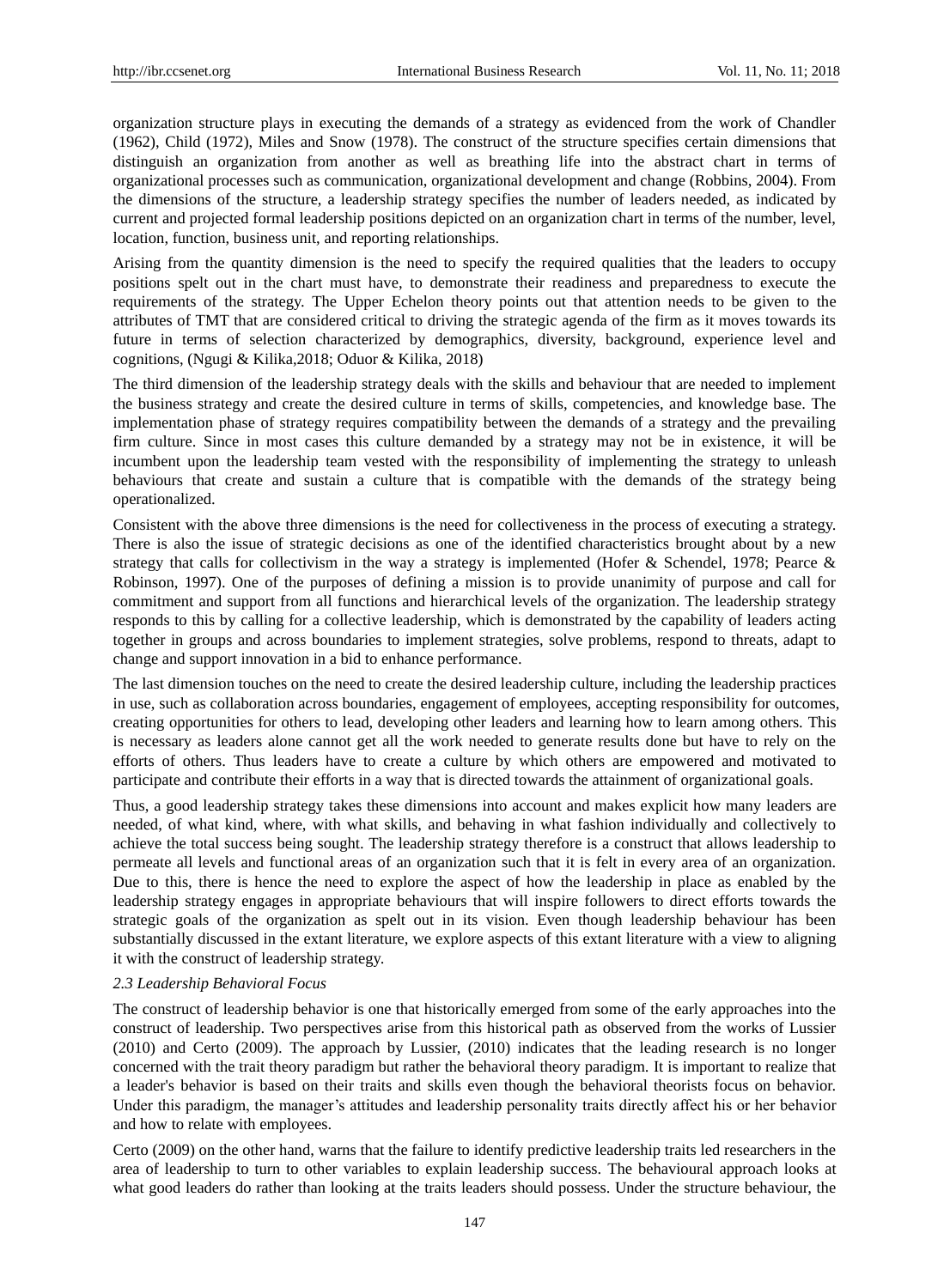leadership activity delineates the relationship between the leader and the leader's followers or establishes well-defined procedures that followers need to follow so as to perform their tasks. Structure behaviour is helpful to leaders as it enables them minimize follower activities that do not significantly contribute to attainment of the organizational goal. This calls for leaders to exercise care, and not to go overboard and discourage follower activity that will contribute to achievement of the organizational goals. Consideration behaviour on the other hand, entails a leadership behaviour that reflects friendship, respect, mutual trust and warmth in the leader-followers relationship. This type of behaviour encourages a good human relationship between the leader and the followers.

Based on these works, other scholars have undertaken to expound on the two aspects of behavior for practical application. Farris (1988) identified task-oriented behaviors and relations-oriented behaviors which are almost the same as job-centred behaviour and employee-centred behaviour respectively. Leaders guided by task-oriented behaviors are synonymous with reaching goals and help their employees achieve their goals by defining roles, establishing goals in addition to the methods of evaluations, direct followers, setting time and demonstrate how the goals are to be achieved. As a rule, task-oriented leaders use a one-way communication method to clarify what, who and how of doing things so as to achieve an organization's goals. Northouse, (2010) indicated that task-oriented leaders coordinate, plan, and schedule work-related activities. They motivate their employees and provide them with the required equipment, supplies, and technical assistance for completing the task. Task-oriented behaviors are known to clarify roles and objectives, monitoring individual performance and operations, and short-term planning (Yukl, O'Donnell, & Taber, 2009). Clarifying behaviors include assigning tasks, defining job responsibilities, and setting performance standards. Monitoring behaviors include checking progress and quality of work. Planning behaviors entail determining what staff require in an effort to reach the organization's goals and objectives. Relations-oriented leaders, on the other hand, are more concerned with developing interpersonal relationships and involve a two-way communication method through social and emotional support while bringing employees' comfort among themselves, their co-workers, and their situations (Northouse, 2010).

Relations-oriented leaders demonstrate an understanding of their employees' problems. They help to develop their employees' careers and provide their employees with enough information to do the job, they allow individual autonomy in work, and they show appreciation. Yukl (2006) explains that relations-oriented leadership behaviors include supporting, developing and recognizing behaviors. On the other hand, it is argued that supporting behaviors include accepting others and developing concerns and confidence for the needs of others. Developing behaviors provide potential benefits to new, inexperienced supervisors, colleagues, peers, or subordinates. Recognizing behaviors show praise and appreciation to others who have contributed to effective performances, significant achievements and important contributions to the organization.

Considering these observations, two issues may be generated from the literature, namely what leadership behaviour is and how the leader undertakes to deploy the respective behaviour in view of the strategic goals that have to be achieved. In response, we note that leadership behaviour has to be considered in terms of what the leader systematically focuses on and repeatedly does to cause others to act in a way that leads to the achievement of desired results. The behavioral theories to leadership suggest that leadership behaviour is a predictor of the leader's leadership influence and the best determinant of the leadership success. The behavioral school of management considers behaviour in terms of what one does and therefore their actions. In view of these, leadership behaviour is considered in this paper as a combination of the (i) leader's belief in what is the optimal action to trigger goal oriented follower behaviors based on a diversity of contingencies, (ii) the set of actions the leader systematically and repeatedly engages in so as to promote the legitimate interest of the organization. The belief part is important as the leader has to consider a wide range of contingencies in the context where leadership is deployed and implies that the leader will need to be alert to as many contingencies as possible.

# *2.4 Leadership Paradigm*

Leaders are expected to provide direction and make choices that they deem most suitable to optimize results. This is a process that will require a leader to provide the direction and make choices based on important premises that not only offer justification but also optimize on a diversity of contingencies likely to enhance the likelihood of galvanizing follower support for the choices, thus calling for an understanding of the role of the leader's paradigm in leadership processes. Some scholars point that such paradigms evolve from the social, historical, cultural and political contexts the leaders find themselves in. Kuhn (1962) introduced this construct of paradigm in the context of scientific thinking which has been embraced in decision-making processes in management and by business researchers in an attempt to enhance objectivity in decision making. According to Kuhn (1962), a paradigm refers to intellectual perception or view, accepted by an individual or a society as a clear example,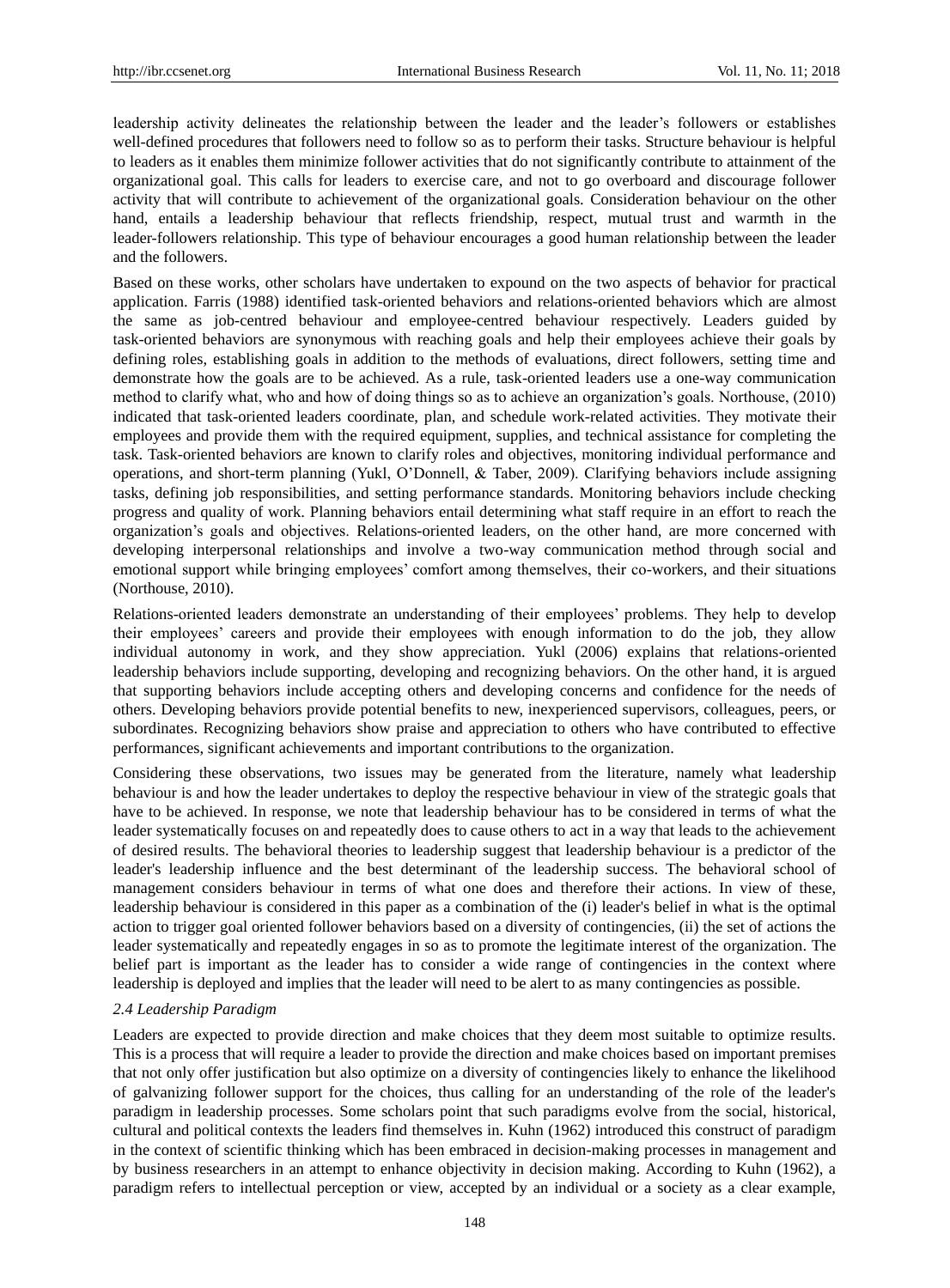model, or pattern of how things work in the world. A paradigm can be a useful construct for a study to aid interpretation and understanding especially in the context of leadership where the leader faces diverse contingencies inviting the need to understand their perception and interpretation of the context. Embracing the construct of paradigm gives an opportunity to explain how and why in one organization different leadership approaches may prevail due to the behaviours exhibited by the leaders depending on the diversity of contexts and situations that both the leaders and the units in the organization face.

Paradigms of leadership have therefore been embraced from the perspective of theories which have arisen out of studying a particular situation, for example business, public service or education, so as to emphasize different elements and values relevant to the nature and purpose of that organizational sector. Consequently, paradigms differ in their focus depending on where they situate leadership on any of the three areas such as the person, the position or the process. When leadership is located in personhood, the traits, attributes or competencies of a leader and the leader/follower relationship are central. In positional leadership, power, authority, role and hierarchy will feature with the emphasis on the leader within organizational systems. When leadership is seen as a process, interactions and reciprocity of relationships will be the prime focus of attention.

Avery (2004) proposed nine indices that have been used to differentiate among four paradigms: classical, transactional, visionary and organic. The nine indices include decision making, a range of staff's power, power distance between leader and the staff, key player of the organization, source of staff's commitment, staff's responsibility, situation of management and leadership in the organization, situation of diversity in the organization and situation of control in the organization. The classical leadership is considered the oldest paradigm with its origins in antiquity, and is still used in contemporary organizations (Avery, 2004). This paradigm reflected the prevailing view in the business literature until the 1970s when the human relations movement led to more of a focus on followers and their environment. Secondly, a transaction or exchange process is the basis of the commonly employed transactional leadership paradigm, (Evans & Dermer, 1974; House & Mitchell, 1974). It has been argued that the transactional leader recognizes subordinates' needs and desires and then clarifies how those needs and desires will be met in exchange for subordinates' work.

In the last three decades, visionary (transformational, charismatic) leadership has received increasing attention (House, 1977; Burns, 1978; Bass, 1985; Conger & Kanungo, 1987; Burns, 1998). It added a new dimension to organizational studies that entails the visionary aspect of leadership and the emotional involvement of employees within an organization. A visionary leader can create an impression that he or she has high competence and a vision to achieve success and in turn, subordinates are expected to respond with enthusiasm and commitment to the leadership objectives and may be recruited because they share the vision. Organic leadership is the fourth leadership paradigm and is relatively new to organizational studies in comparison to the other three, (Drath 2001; Avery 2004). Various scholars have argued that organic leadership is likely to blur the formal distinction between leaders and followers because it relies on reciprocal actions, where team members work together in whatever roles of authority and power they may have, not based on position power (Rothschild & Whitt, 1986; Hirschhorn, 1997; Raelin, 2003).

# *2.5 Firm Performance*

Civelek, Çemberci, Artar, and Uca, (2015) point out that performance is a multidimensional concept that is used to determine the success of a business in terms of the level of achieving the objectives of a business. The short-term goals of firms include improving efficiency, reducing the level of inventories, and shortening the rate of turnover while the long-term objective entails increasing the market share and profitability. To be able to make a comparison between organizations and to assess their behaviors over time, financial measurements and market measurement criteria are used as instruments. When performance dimensions are mentioned in relation to operations, the first concepts that come to mind are sales and firm size. Then, the factors of effectiveness and efficiency are added to these two dimensions. Effectiveness is the degree of achieving the set goals of a firm. Efficiency is the ability of a firm to produce the desired outputs with minimum resources (raw materials, money, human resources).

On the other hand, Koçoğlu, (2010) looks at performance in terms of efficiency and effectiveness and defines firm performance as the process of achieving firm goals in an efficient and effective way. To measure firm performance, return on investment (ROI), market share, a profit margin of sales, growth rate of ROI, increase in sales, growth in market share, and competitive position is used as measurement criteria in the literature. It can be said that in the 2000s new dimensions such as utilization of inputs, quality, innovation, and quality of working life have been added to these factors and the scope of the concept of performance has broadened. Today, the dimensions of employee behavior, market share, product or market leadership, and public responsibility have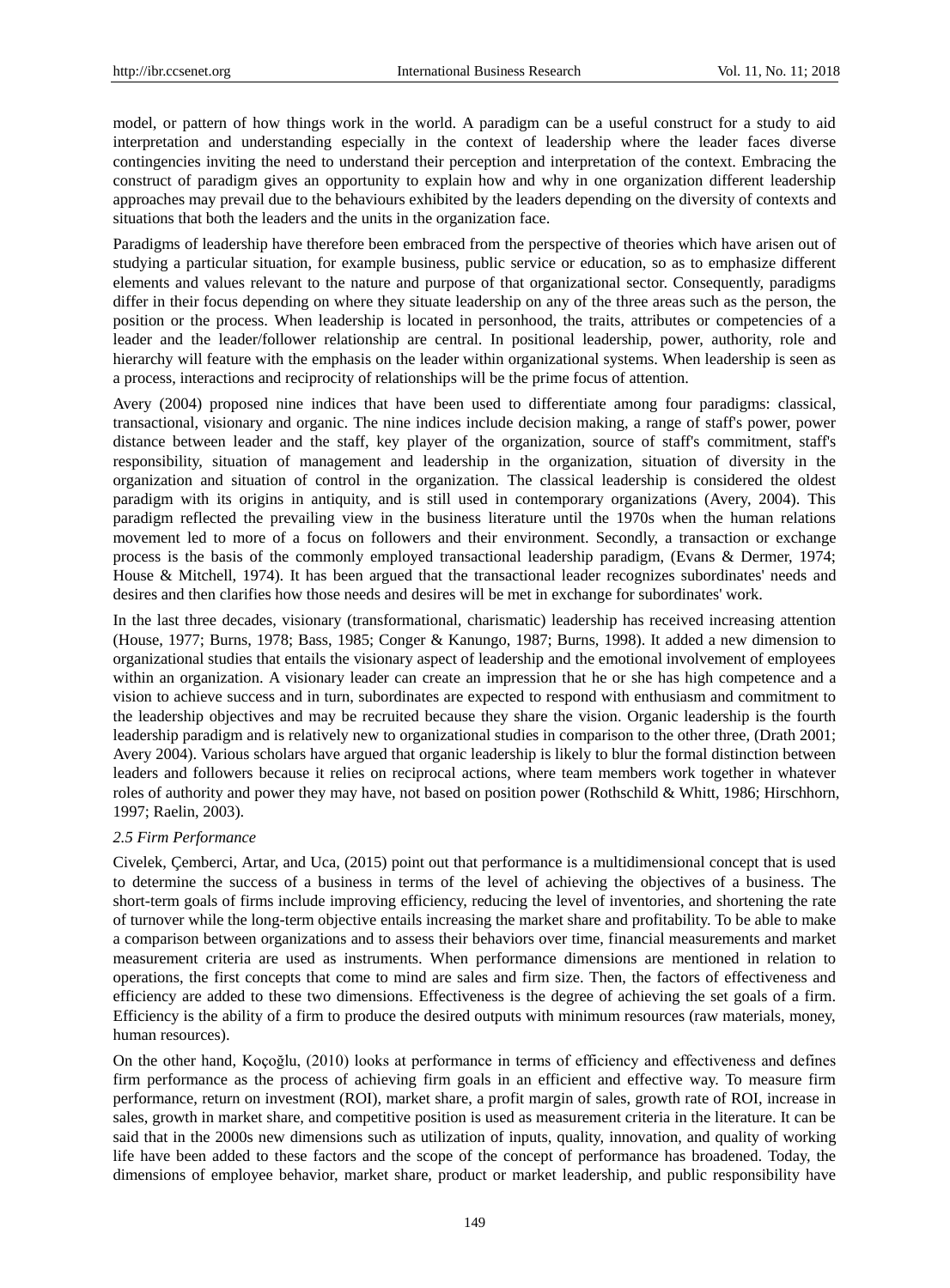been added to this classification.

Bernardin, Kane, Ross, Spina, and Johnson (1995) offered a different perspective of performance indicating that it should be defined in terms of the outcomes of work because it provides the strongest linkage to the strategic goals of the organization, customer satisfaction, and economic contribution. Other definitions like that offered by Brumbanch (1988) considered performance to mean both behaviors and results. Behaviors emanate from the performer and transform performance from abstraction to action, not just the instruments for results, behaviors are also outcomes in their own right as the product of mental and physical effort applied to tasks and can be judged apart from results. There are also psychological and employee-centered views, such as that of Appelbaum, Bailey, Berg, and Kalleberg (2000) where performance is a function of employee ability, motivation, and opportunity. Rayner and Adam-Smith (2009) assert that it is not only a question of how performance is defined but also of who within the organization is, or are, responsible for defining performance standards. Often, it is the organization itself that determines performance and how it will be measured. Performance requirements are part of a strategic planning process, cascading top-down through the organization from senior management.

Thus, organizational performance refers to the ability of an enterprise to achieve set objectives such as high profit, quality product, large market share, good financial results, and survival at a pre-determined time using relevant strategy for action (Koontz & Donnell, 1993). Organizational performance can also be used to view how an enterprise is doing in terms of the level of profit, market share and product quality in relation to other enterprises in the same industry. Consequently, it is a reflection of the productivity of members of an enterprise measured in terms of revenue, profit, growth, development, and expansion of the organization. Understanding the effects of leadership on performance is also important because leadership is viewed by some researchers as one of the key driving forces for improving a firm's performance. Effective leadership is seen as a powerful source of management development and sustained competitive advantage for organizational performance improvement (Lado, Boyd & Wright, 1992; Avolio, 1999). Huczynski and Buchanani (2013) argue that for change to be successful, the soft human issues need to be integrated with hard structures and systems within an organization. This requires skilled change agents and an organizational culture which welcomes change and appropriate management system.

# *2.6 Issues Arising from the Conceptual Review*

The reviewed literature on the constructs in the study raises several issues that need the attention of scholars in strategic management. The first issue regards the richness of the literature drawn from a diverse multidisciplinary background that has reflected general management, strategic management, organization theory and behavior. Based on this multidisciplinary underpinning, the constructs have been broadly conceptualized such that their defining nature is understandable and the set of operational indicators that display the characteristics of each clearly spelt out.

Secondly arising from the rich literature is a set of dilemmas that scholarship needs to address theoretically and empirically. We raise these dilemmas based on three considerations: scope of understanding of the constructs, the emergent phenomenon, and roles of the constructs in the emergent phenomenon. With regard to the current understanding of the constructs, even though it is noted that the diversity alluded to earlier leading to their descriptions and identification of operational indicators has offered an undisputed description, that state may not extend to all the constructs. We justify this argument based on the construct of performance where most attention has been given to the objective indicators. Considering the nature of the construct of leadership and that of leadership strategy, we argue that deployment of these constructs in a strategically oriented setting ushers into an organization a dispensation that marshals an entire organization into a unified system to solidly focus on a collective organizational vision that should reflect the contribution of all.

In view of this, and while most attempts to measure performance have focused on financial dimensions, there is consistency with arguments generated from Kontoghiorghes *et.al* (2005), Kilika (2012) and Hucnzski and Buchanan (2013),which call for the construct of performance to be expanded to link leadership directly to performance and include employees' participation. The deployment of the leadership strategy brings about a collective organizational effort as well as entrenching a performance-oriented culture that reflects on the behaviors of employees. The construct of performance needs thus to be expanded to show how the leadership in place has contributed to the organization in other dimensions besides financial but are of strategic importance to management such as the firm's preparedness for change, adaptation and learning capability.

With regard to the emergent phenomenon arising from the deployment of leadership strategy, it is observable that deployment of the construct of leadership strategy will usher a situation in which the organization will experience both intermediate and ultimate outcomes at both the leadership and employee levels. While at the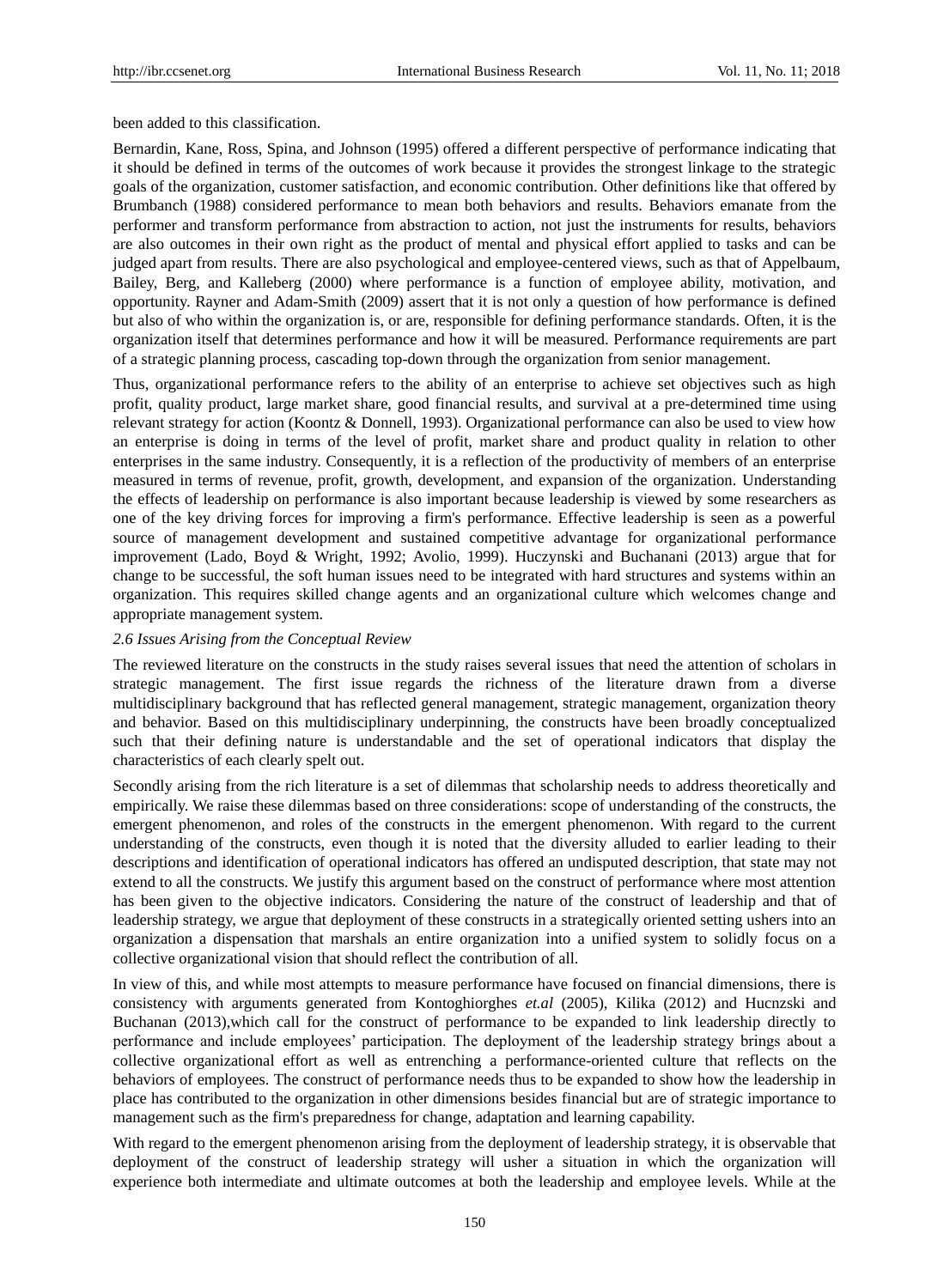leadership level, the intermediate states brought about will touch on the leadership behaviours that the leaders will exhibit in directing workers towards the attainment of the organizational vision, at the employee level, there is a possibility of generating employee capabilities that will act as required competencies that an organization benefits from due to the proper deployment of the leadership strategy. Looking at the dimensions of the leadership strategy, it is possible to isolate a number of attributes that can offer an organization the opportunity to derive employee based competencies: the leadership culture that embraces employee engagement, empowerment and learning to learn and the capabilities aspect that emphasizes among other things, solving problems and supporting innovation (Pasmore, 2014). Therefore based on this logic, the phenomenon that results from the deployment of leadership strategy needs to provide for the role of generated firm based employee capabilities.

In the same breath, while considering the phenomenon, the contextual setting of the deployment of the leadership strategy needs to be given attention. Pasmore (2014) in addressing the origin and role of the leadership strategy underscores the role of analysis of the situation prevailing which an organization responds to through the adopted business strategy. Arguing from the nature of strategic decision making where the role of the external context is considered to play an important role, it is our view that the phenomenon involving deployment of a leadership strategy needs not ignore the role of the external context faced by the firm. We further observe that, if the leadership strategy is considered as a resource, it would be necessary to incorporate aspects of the external context where the firm operates so as to mitigate the limitations that have been associated with the resource-based perspective in failing to integrate environmental considerations (Goeltz, 2014).

#### *2.7 Review of Relevant Theories*

The conceptual discussion has tried to link leadership strategies, behaviors and firm performance and calls for an examination of relevant theories emanating from this phenomenon. In view of this observation, the paper considers these constructs and explains each as to demonstrate how they fit in a phenomenon that is anchored on the postulates of the relevant theories. The arguments of this paper are anchored on several theories that focus on leadership strategies, behaviour, and firm performance. The theories under this study include Leader-Member Exchange (LMX) theory, Contingency Theory, Transformational Leadership theory and finally the Path-Goal Theory.

## 2.7.1 Leader-Member- Exchange Theory

Leader-Member Exchange (LMX) theory conceptualizes leadership as a process that involves interactions between leaders and followers and can be well explained within the leadership-making model of Graen and Uhl-Bien (1991). The LMX theory works in two ways; first, it describes and secondly, it prescribes. In both instances, the central concept is the dyadic relationship that a leader forms with each of their subordinates. Descriptively, LMX theory suggests that it is important to recognize the existence of in-groups and out-groups within a group or organization. Extant research indicates that employees who have high-quality LMX relationships with their supervisors end up with more positive work attitudes and higher performance than those who do not. However, it is also true that when employees feel like their supervisors are favoring some employees over others; it is likely to undermine the positive effects of LMX even among employees who have high-quality exchanges with their supervisor, [\(Hsiung](http://www.tandfonline.com/author/Hsiung%2C+Hsin-Hua) & [Bolino,](http://www.tandfonline.com/author/Bolino%2C+Mark+C) 2017). The postulates of this theory are considered relevant in strategic management in that they address an important aspect that regards the how of strategy implementation which is the focus of the leadership strategy. It can, therefore, explain components of leadership behavioral focus.

# 2.7.2 Contingency Theories

To complement the LMX theory, Fiedler's contingency theory comes in handy to explain that the performance of a leader depends on two interrelated factors: the degree to which the situation gives the leader control and influence that is the likelihood that the leader can successfully accomplish the job, and the leaders' basic motivation that is whether the leader's self-esteem depends primarily on accomplishing the task or on having close supportive relations with others. With respect to leaders' basic motivation, Fiedler believes that leaders are either task-motivated or relationship-motivated. These basic motivations are similar to initiating structure/concern for production and consideration/concern for people. Fiedler's theory is also based on the premise that leaders have one dominant leadership style that is resistant to change. Fieldler suggests that leaders must learn to manipulate or influence the leadership situation in order to create a 'match' between their leadership style and the amount of control within the situation at hand, (Sinding, *et al*., 2014).

# 2.7.3 Transformational Leadership Theory

According to Burns, (1978), transformational leadership involves the engagement of a leader and followers in a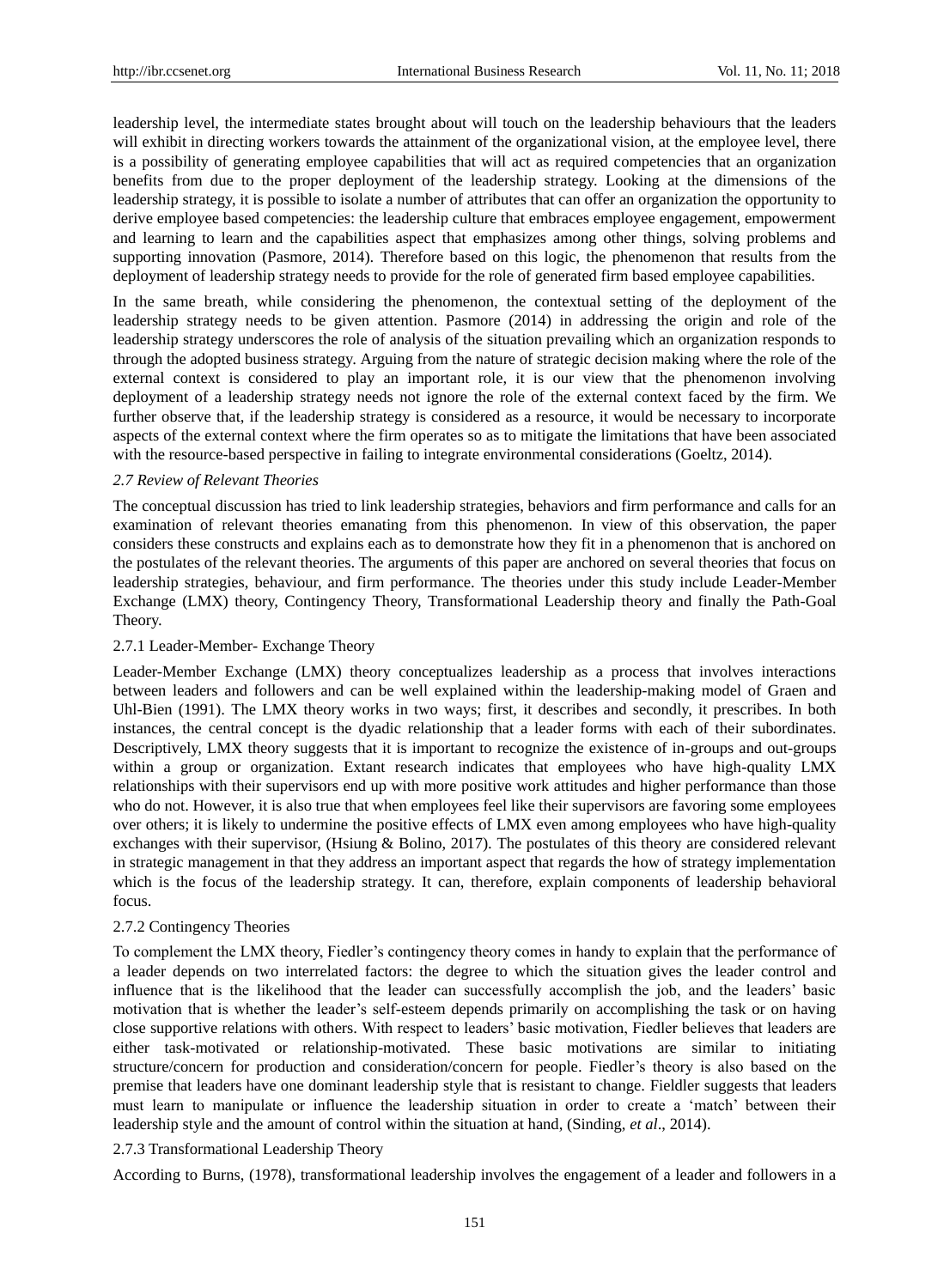mutual process to higher levels of morality and motivation. Transformational leadership can be defined on the basis of the impact it has on the followers' motivation and performance (Bass, 1985). Bass asserted that transformational leaders garner trust, loyalty, respect and admiration from their followers. Transformational leadership aims at changing the culture of an organization, state or nation with a new and compelling vision for the entity, and it does this by marshaling the appropriate support to make that vision the new reality. Gomez-Mejia (2008) observes that transformational leadership is a type of leadership that inspires organizational success by profoundly affecting followers' beliefs in what an organization should be, as well as their values, such as justice and integrity. This style of leadership creates a sense of duty within an organization, encourages new ways of handling problems and promotes learning for all organization members, (Boberg & Bourgeois, 2016; Cheng & Sheu, 2017; Muralidharan & Pathak, 2018).

#### 2.7.4 Path-Goal Theory

Lastly, Path-goal theory is about how leaders motivate subordinates to accomplish designated goals. Drawing heavily from research on what motivates employees, the path-goal theory was developed by Evans, (1970) and House, (1971). The theory specifies four leadership behaviors; that is a directive leader, supportive leader, participative leader, and an achievement-oriented leader. A directive leader establishes expectations for followers, determines targets to attain, organizes tasks, sets deadlines and schedules and closely monitors progress. A supportive leader is warm and friendly and shows concern about the problems and needs of the subordinates. A participative leader actively elicits subordinate input and opinions and uses them when making decisions that affect the group. This is similar to a democratic leadership style. An achievement-oriented leader is primarily concerned with motivating people by setting challenging goals, coaching subordinates to perform at the highest level, and rewarding those who meet or exceed their targets, (Gomez-Mejia, 2008; Northouse, 2016).

# 2.7.5 Model of Leadership Strategy

The model was proposed by Pasmore (2014) due to the role leadership plays in strategic management practices involving adapting to change, implementing strategic plans and preparing for an uncertain future. The model is premised on the observation that even though leaders are aware of the value of a well-defined strategy, few of them, however, give attention to the leadership that will be required to implement strategies that call for changes in the direction or capabilities of the organization. This situation leads to two important concerns that need to be addressed :(i) can the next generation of leaders in an organization be counted upon to step up once in position? (ii) What can organizations do to avoid the risks associated with inadequate leadership and better prepare their current and future leaders for changes that are unforeseen? In view of these concerns, the concept of leadership strategy was proposed in the model for the purpose of identifying an important factor for charting through the turmoil through the quality of the organization's leadership talent. The model attempts to describe what leadership strategy is and does in an organization as well as how it links with an organization's business strategy.

In an attempt to describe what leadership strategy is, Pasmore (2014) pointed out that leadership begins with individuals in leadership but does not end there. There is need to understand leadership culture which is defined by collective actions of formal and informal leaders acting together to influence organizational success, i.e. it is not simply the number and quality of individual leaders that determines organizational success, but the ability of formal and informal leaders to pull together in the support of organizational goals that ultimately makes the difference. Thus leadership is both the leaders themselves and the relationships among them-pointing to collective or connected, distributive, interdependent or boundariless leadership system.

The Model indicates that in describing the leadership of an organization, at a minimum we should consider:(i) quantity of leaders needed as depicted in the organization structure; (ii) the qualities desired in selection(demographics, diversity, background, experience level) the skills and behaviors needed to implement the business strategy and create the desired culture;(iii) the collective leadership capabilities of leaders acting together in groups and across boundaries to implement strategies, solve problems, respond to threats, adapt to change, support innovation; (iv) the desired leadership culture, including the leadership practices in use such and collaboration across boundaries, engagement of employees, accepting opportunities for others to lead, developing other leaders, learning how to learn. Thus a leadership strategy makes explicit how many leaders an organization needs, of what kind, where, with what skills and behaving in what fashion individually and collectively to achieve the total success an organization seeks.

#### 2.7.6 Theoretical Issues

This theoretical literature reviewed raises a number of issues. One of the clearest manifestations of the theories is how several constructs related to leadership are anchored on the postulates of the theories. The constructs are those of leadership behavior, leadership paradigm, and leadership strategy. The LMX theory is clear on how it roots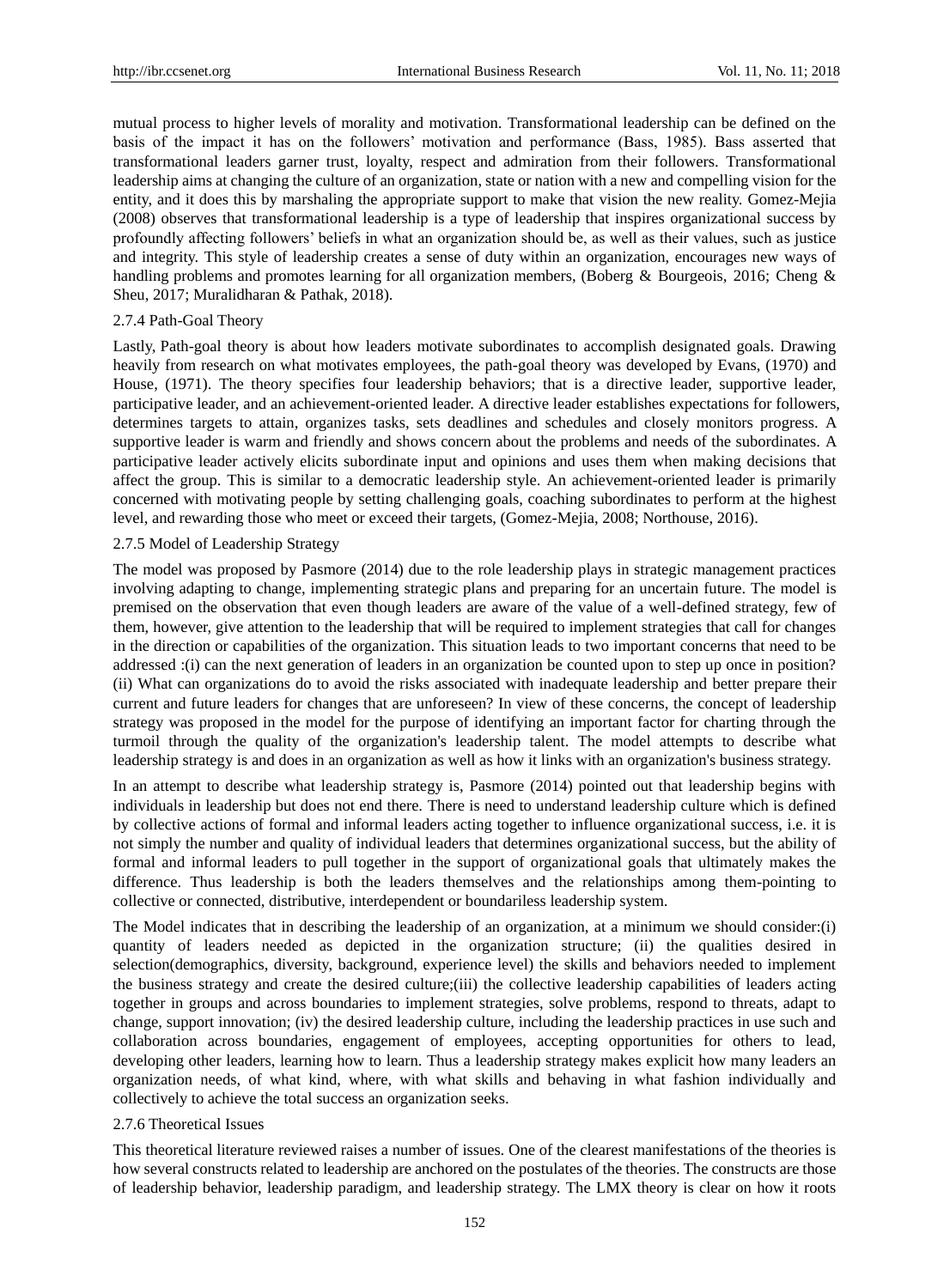certain leadership behaviors and so is the path-goal theory. The contingency theory also addresses aspects of leadership styles while transformational leadership theory addresses aspects of the leadership paradigm. The model on leadership strategy by Pasmore has paid attention to the construct of leadership strategy. Secondly, it is also notable that there are complementarities among the theories in their arguments. The LMX theory and the contingency approach can be said to focus on leadership behavior even though they use different terminologies in their descriptions. In the same breath, the contingency theory in its attempt to focus on leadership styles raises implications for leadership paradigms. The transformational leadership theory, even though does not directly mention the aspect of a paradigm yet advances arguments that promote adoption of one the paradigms identified in the work of Avery, (2004).

An important point of observation is that touching on a leadership strategy. Whereas extant literature has for long remained silent on this construct, using the arguments drawn from the model proposed by Pasmore (2014), we trace leadership strategy from the construct of leadership using the perspective adopted by Gibson *et.al* (2009) and link it with the strategic management process through the process of situational analysis. Strategic management emphasizes carrying out a situational analysis so as to generate an appropriate strategy that matches the organization's internal systems with the external context. In the same breadth, once the strategy is developed, an organization needs to carry out a leadership situational analysis to establish the leadership requirements for effectively implementing each strategy which becomes the point of focus of the leadership strategy and an identification of its components.

There has also been an attempt to apply the theories in empirical work with evidence indicating that some constructs have been drawn from these theories. Among the constructs that have been used in empirical studies include innovative behaviour and humorous leadership; leadership styles and organizational performance; leadership behaviours and firm performance; behaviour and leader-follower dyads; leadership behaviours and employee performance; leadership behaviours and managing change; business strategy and firm performance; competitive strategies, performance measurement and firm performance. From the studies, it is worthwhile to note that most of the theories focus more on leadership styles and very few on leadership behaviors. LMX Theory has emphasized the dyadic relationship and in-groups relationships, contingency theory has used leadership situation and motivation basis as the variables, transformational leadership theory has used followers motivation and performance as the key variables while the path-goal theory emphasizes four leadership behaviors: directive leader, supportive leader, participative leader and an achievement-oriented leader (Graen & Uhl-Bien 1991; Robbins, Judge & Sanghi , 2009; Northouse, 2010).

### *2.8 The Case for a Theoretical Model*

In order to extend the extant rich literature on leadership, we identify several points that emerge as issues from the reviewed literature to support a case for the development of a new model putting into consideration leadership strategy, leadership paradigm, behavior and performance. The first of these points arises from the diversity of indicators that both the conceptual and empirical literature proposes for operationalizing the constructs. Whereas the proposed indicators have derived from conceptual and theoretical backgrounds, the exact behavior of the constructs is best understood when examined from practice in which case it becomes imperative for scholars to theorize and model a relationship among the constructs to be empirically investigated using their relevant indicators. From the reviewed literature, it was pointed out that different concepts of leadership have been employed in different studies thus producing findings that make it virtually impossible to make direct comparisons. Further, there are gaps and unanswered questions arising from levels of leadership that have not been distinguished. A new theoretical model offers an opportunity to theorize and put forward propositions at the abstraction level that can be empirically investigated as hypotheses with factual data (Nachmias & Nachmias, 2004).

The second point of consideration arises from the dimension of the scope that has been given to both the conceptualization and empirical focus in the understanding of leadership, the emergent phenomenon, and nature of relationships and contexts of study. In terms of conceptualization, two constructs need attention: leadership strategy and performance. Even though leadership strategy has been traced from some of the leadership perspectives, the version proposed by Pasmore is far more comprehensive and specific for application and calls for consideration in attempts to model relationships that seek to understand the path leading from strategy to implementation of those strategies. Doing so can also offer an impetus towards further explanations on lingering questions touching on strategy implementation- performance link. The construct of performance has varied perspectives and much of the attention has been given to objective measures at the expense of qualitative measures. Some of the outcomes of leadership are qualitative in nature and there is a need to integrate these dimensions in future research to provide a more comprehensive perspective on performance as attempts are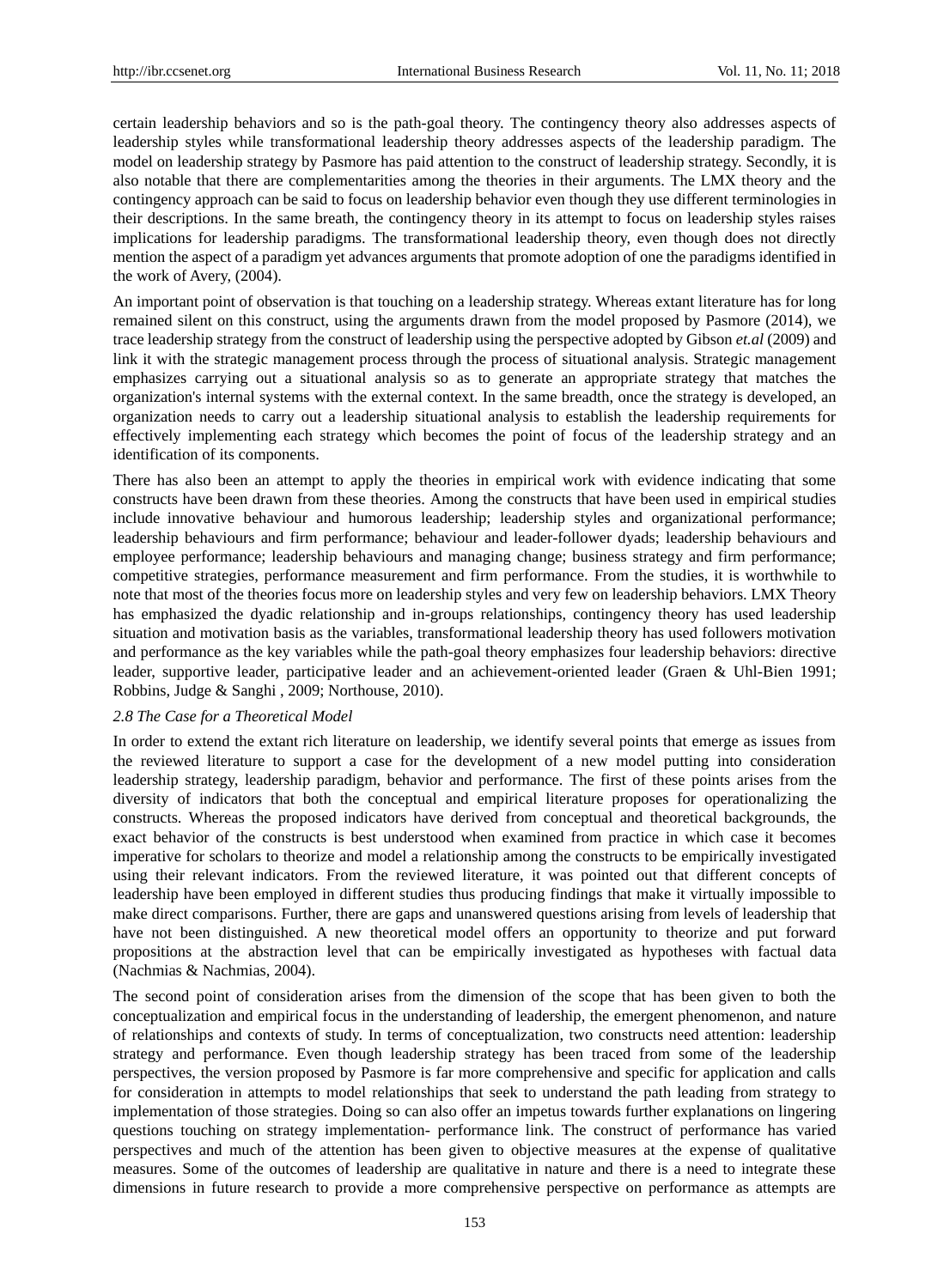made to link leadership with performance. This is in line with calls that have been made raising the need to re-examine the leadership-performance relationship whereby one of the identified problems is that relating to the quality of performance measurement (Luliya *et al*, 2013). When selecting the measurements of performance, previous researchers have employed financial measurements or non-financial measurements, rather than employing both kinds of measures in order to enhance the validity of the research.

In terms of the context, the reviewed empirical work has focused more on the advanced economies limiting the scope of generalization of the findings. There are opportunities offered by globalization in the emerging economies. In view of this, there is a need for geographical expansion of the scope so far given to including other contexts which require that new models be suggested to provide for a way of measuring the behavior of the constructs in different contexts (Obiwuru *et al*, 2011; Pundt, 2015; Collette, 2016).

In terms of empirical work, we find that a gap exists in terms of the number of the variables that have been used in a single study. This has a bearing on the direction future research should take in that scholars need to embrace a broad conceptualization of leadership such as that offered by Avery (2004) on the four leadership paradigms. This will broaden the scope of the leadership perspective measures. From the empirical review, we identify several streams that have been adopted in research. The first stream is that attempting to link leadership to firm performance. For example, Awulosi *et al* (2015), Albert *et al* (2015), Koech and Namusonge (2012), Obiwuru *et al*, (2011) and Fenwick and Gayle 2008) have tried to link leadership styles and firm performance. Others like Pundt, (2015), Karamat, (2013), Collete, (2016), Julia, (2015), Kisiangani and Emily, (2015), Veronicah, (2011) and Gift and Frans, (2006) have tried to link leadership behavior and performance.

The second stream has focused on leadership behaviours and paradigms where many scholars have critically examined the effectiveness of leadership paradigms and behaviors (Analoui, 1999; Avery, 2004; Drath, 2001; House & Aditya, 1997; Kakabadse & Kakabadse 1999; Shamir *et al*. 1993; Shamir & Howell, 1999; Yukl, 1999). The state of the findings arrived at indicates that the leadership-performance relationship is full of difficulties and has many unsolved problems, including methodological ones such that conclusions cannot be drawn about the extent to which leadership behaviors and styles facilitate the improvement of organizational performance.

Thirdly is the stream that has implicitly attempted to consider some of the aspects of leadership strategy. Extant studies have explored the strategic role of leadership to investigate how to employ leadership paradigms and use leadership behaviour to improve organizational performance (Judge, Bono, Ilies & Gerhardt, 2002; Judge & Piccolo, 2004; Keller, 2006; McGrath & MacMillan, 2000; Meyer & Heppard, 2000; Purcell, Kinnie, Hutchinson & Dickson, 2004; Yukl, 2002). This has been premised on the argument that intangible assets such as leadership styles, culture, skill and competence, and motivation are seen increasingly as key sources of strength in those firms that can combine people and processes and organizational performance (Purcell *et al*., 2004).

Fourth, is the stream focusing on leadership paradigms where much prior research has examined the assumed leadership-performance relationship, but it has examined a restricted number of leadership paradigms (e.g. visionary and transactional paradigms) while ignoring the potential role of other paradigms (e.g. classical and organic paradigms). Bernard Bass' (1985) distinction between transformational and transactional leadership is one such example. Scholars have criticised Bass's (1985) theory of transformational leadership, finding that there is no one best way of thinking about leadership, rather than different kinds of leadership reflect social and historical roots, depending on the context (Avery, 2004; Bryman, 1992; Drath, 2001; Shamir & Howell, 1999; Yukl, 1999). This implies that different leadership paradigms could affect performance differently, depending on the context. Thus, when researching the leadership-performance relationship, the context needs to be taken into account and more paradigms need to be considered. Previous studies led to the expectation that leadership paradigms will have direct effects on customer satisfaction, staff satisfaction, and financial performance. In general, however, the effects of leadership on organizational performance have not been well studied, according to House and Aditya's review of 1997, who criticized leadership studies for focusing excessively on superior-subordinate relationships to the exclusion of several other functions that leaders perform, and to the exclusion of organizational and environmental variables that are crucial to mediate the leadership-performance relationship. Another problem with existing studies on leadership is that the results depend on the level of analysis. Other scholars have also suggested that leaders and their leadership style influence both their subordinates and organizational outcomes (Tarabishy, Solomon, Fernald & Sashkin, 2005).

#### **3. The Proposed Theoretical Framework**

In view of the above arguments, moving forward with the attempts to integrate leadership with studies in strategic management, the authors are of the view that a new model is required to offer that direction. The required model needs to be premised upon the pillars of leadership strategy, leadership behavioral focus,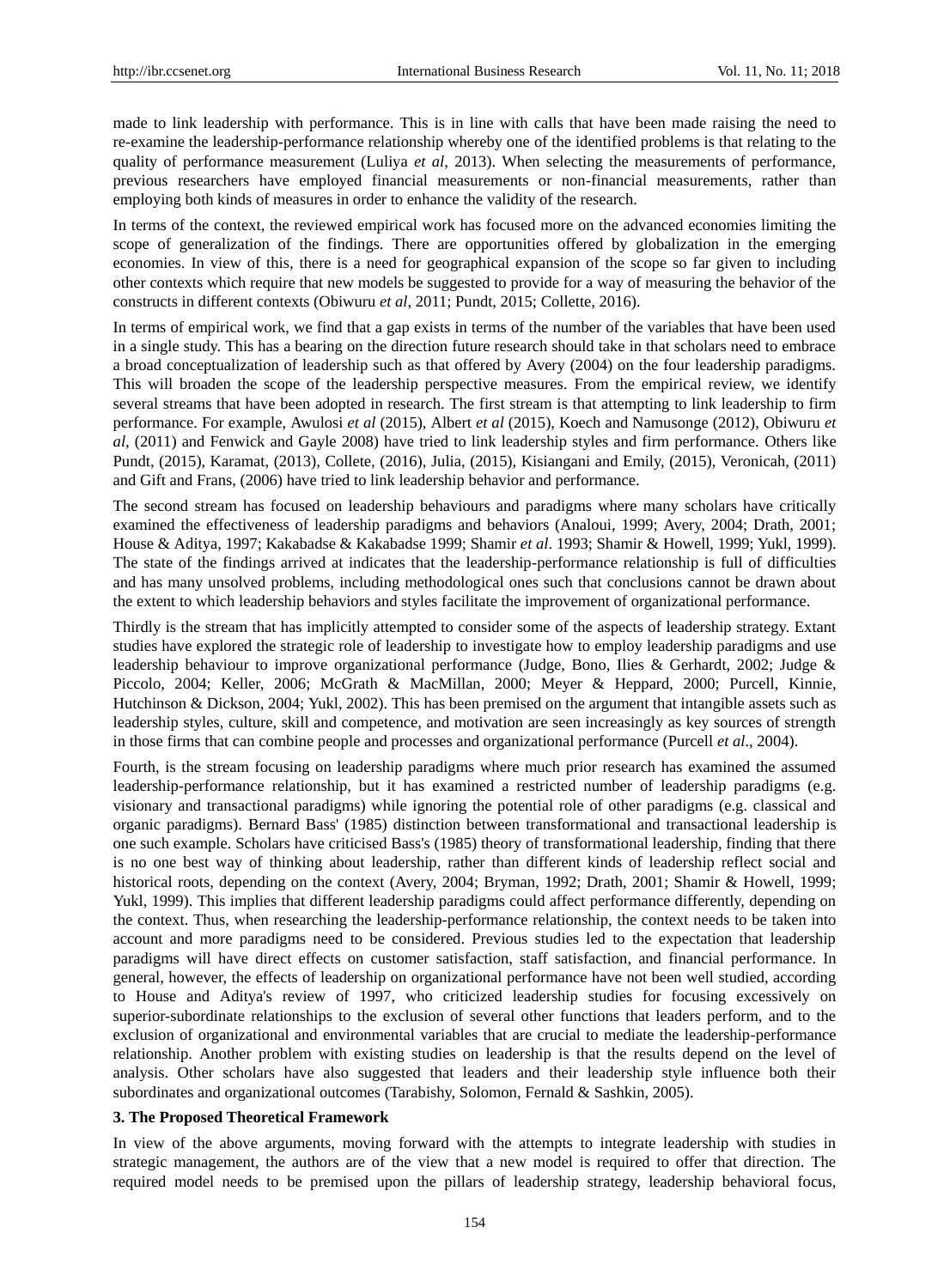leadership paradigm, the context of leadership and firm performance. In theory building, scholars have the challenge of not only identifying the constructs that build a phenomenon, but also the role played by each construct in the phenomenon and the likely impact on the phenomenon. Thus, we propose a new model linking leadership strategy with firm performance in the context of leadership behavioral focus, firm capabilities, leadership paradigm and the firm context. The model is summarised in figure 1.

# *3.1 Leadership Strategy and Firm Performance*

The proposed phenomenon is initiated by the deployment of leadership strategy as the antecedent factor. The leadership strategy as proposed by Pasmore (2014) derives from the business strategy adopted by the firm to optimize on external conditions availed by identified opportunities that must be responded to in order to enhance survival of the firm. The construct has been operationalized in a way that when deployed, it permeates all the facets of an organization in reflecting the role it should play as pointed out by Pasmore (2014) that leadership is greater than an individual leader so as to usher interdependence, networking, collectiveness and connected leadership in the entire organization. Understood from this perspective, the deployment of the leadership strategy will usher a situation in which one of the key defining characteristics of strategic decisions of multifunctional consequences starts to be felt in the organization.

This state will realize a state of an organizational system that solidly pursues its vision and unites to realize its promise in terms of actual performance. Borrowing from the postulates of the RBV, the state of the system created may be regarded as an intangible strategic resource for the organization that bears all the attributes of strategic resources under the VRION Framework so as to deliver superior performance to the organization. The performance construct has been widely measured using objective indicators mostly financial in nature, yet due to the nature of the leadership strategy construct that creates a people based organizational system will deliver results that go beyond the financial results. Such measures will include dimensions of organizational health such as flexibility, adaptability, readiness for change and inbuilt capability to meet competitive challenges (Kontoghiorghes *et.al,* 2005; Kilika, 2012; Hucnszyki & Buchanan, 2013).

Deployment of the leadership strategy is for the purpose of offering direction that focuses on the attainment of the desired level of performance by the management through implementation of the firm's business strategy. Given that the leadership will pervade the entire organization, the leaders at the diverse levels and functions will exercise influence through actions that will select, equip, train, develop abilities and skills that focus on the mission of the organization( Yukl,2002; Bratton *et.al*, 2005; Bruce & Kalliteen, 2006) and by the proper use of power, ensure leadership modifies and motivates the competencies availed towards achievement of the organization mission (Colquitt *et.al*,2009; Gibson *et.al*, 2009). Therefore, we propose that:

*Proposition 1: Deployment of the organization's leadership strategy that is drawn from a firm's business strategy will positively affect the various dimensions of the firm's performance.*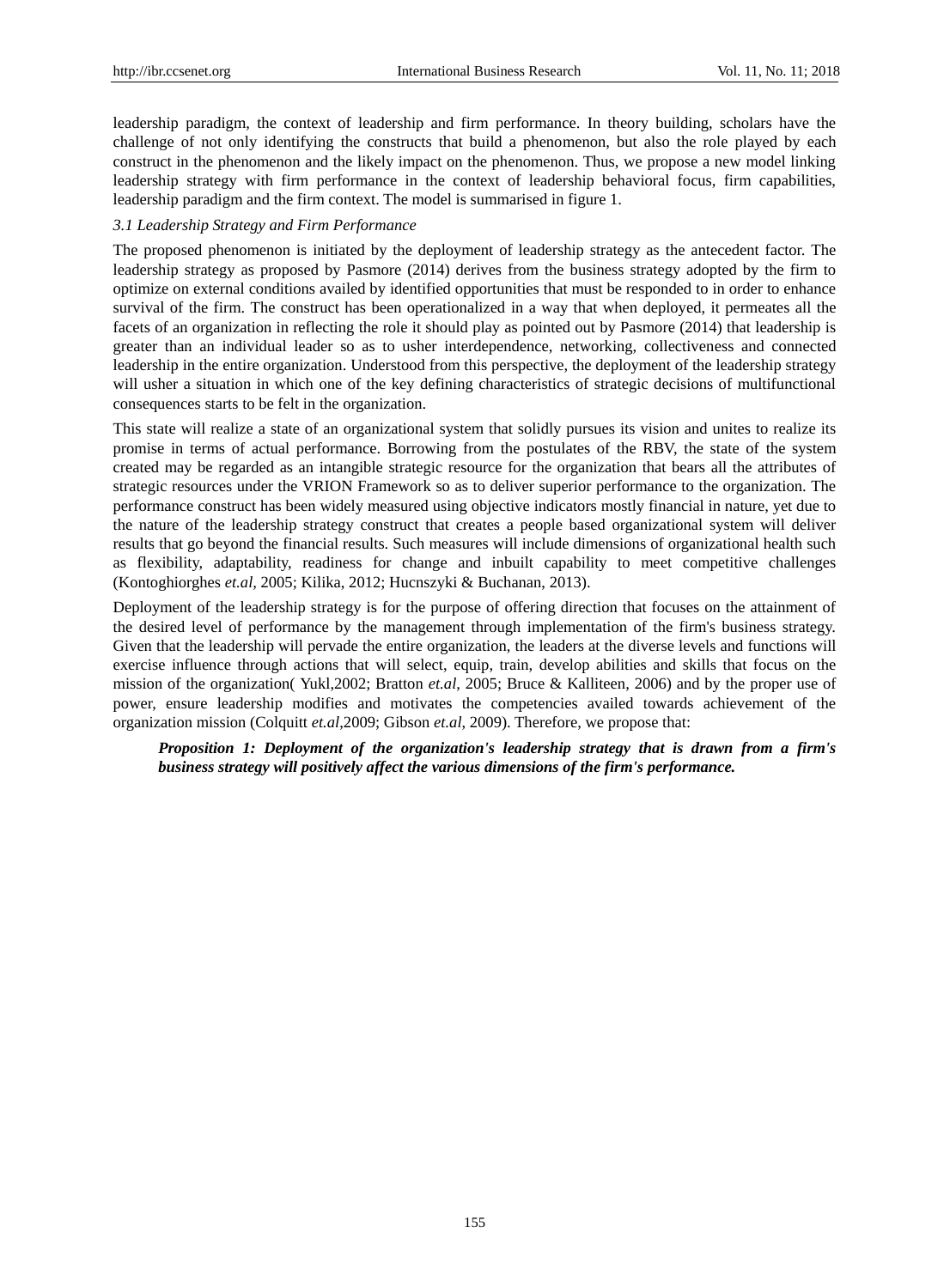



# *3.2 The Role of Leadership Behavioral Focus and Firm Capabilities*

Deployment of the leadership strategy is a practical process that requires the leadership in place across the levels and functional areas of the organization to display a diversity of leadership behaviors as they focus on the long-term direction espoused in the business strategy. We argue that the deployment of the leadership strategy will give rise to two forms of competencies that an organization requires to sustain its superior performance, namely leadership behavioral focus and firm capabilities. The literature on leadership behavior points out that the leadership behavior exhibited by the leader is based on leadership traits that are linked to the personality of the leaders (Certo 2009; Lussier, 2010). A close association can thus be identified between the leadership behavior and the deployed leadership strategy in the dimensions of leadership capabilities and the quality of leadership.

In both dimensions, the strategy will facilitate identification of the combination of personal attributes as well as the diversity requirements for driving the agenda of the business strategy being implemented. Therefore, it is logical to conclude that the leadership behavior derives from the nature of the deployed leadership strategy. In addition, the dimension of the leadership strategy focusing on leadership culture and capabilities strategy has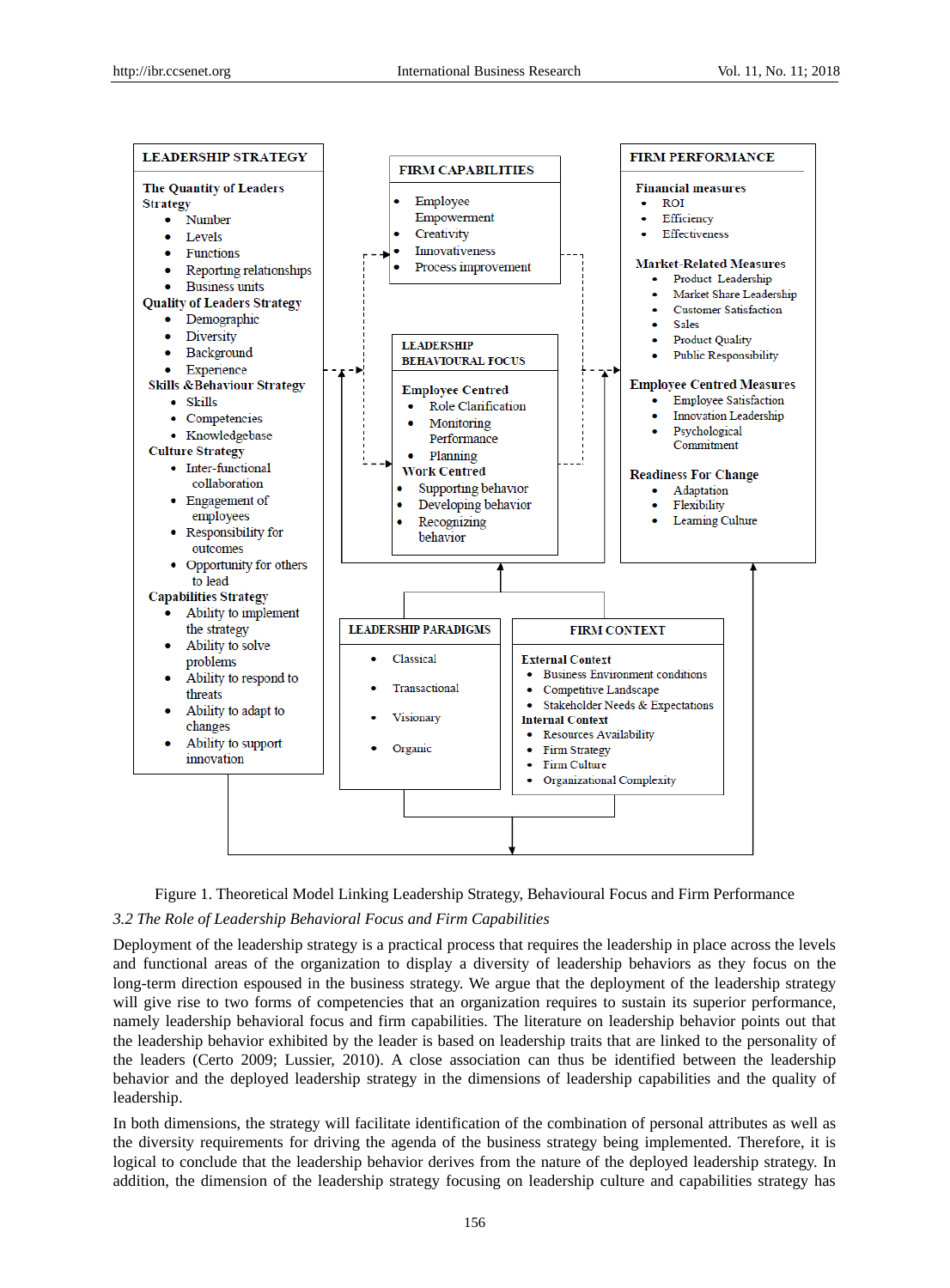aspects that have implications on the management of the workforce. The aspect of leadership culture emphasizes engagement, empowerment and that of learning how to learn while that of capability provides for problem-solving and innovation which when deployed will create competencies for the organization through its workforce. Thus the leadership strategy can be argued to be responsible for the emergence of capabilities the organization enjoys through its workforce. Thus, we propose that:

# *Proposition 2a: There is a correlation between the deployed leadership strategy and the leadership behavior exhibited by the leaders implementing a firm's strategy.*

## *Proposition 2b: The deployed leadership strategy is correlated with the firm's workforce capabilities.*

The leadership behavior regards what the leaders consistently exhibit in their actions so as to win the support of the followers towards attaining the desired performance outcomes by the organization. Given the diversity of contingencies that characterize the managerial situations in and outside the organization, the leader who is conscious about the long-term direction will engage relevant behaviors that can range from focus on the task or the employee and build relationships or networks that will intrinsically motivate the workforce to direct their commitment towards the mission of the organization (Northouse, 2010). The behaviors that the leader will focus on and engage so as to marshal a collective organizational effort towards goal realization are what will enable the leadership strategy to achieve the desired level of superior performance. The deployment of the leadership strategy and emergence of the appropriate leadership behaviors are likely to create an internal state among the workforce that creates an important human resource capability for driving the strategic agenda for the firm.

Due to the permeation of leadership across all levels and functions of the organization and creation of an organizational system that unites behind the achievement of the vision of the firm, the state created is likely to drive a high sense of ownership by the workforce of the organization's journey to executing the work involved in each strategy. In such a situation, high levels of empowerment, creativity, innovativeness, commitment, identity with the strategy and the firm will be experienced. These two aspects of leadership behavioral focus and the firm's capabilities created through the workforce are considered as necessary conditions for sustaining the desired superior performance from the deployed leadership strategy. We argue that even though the leadership strategy impacts on firm performance, the sustainability of the impact is dependent upon the leadership behavioral focus and the workforce-related capabilities created. Thus:

# *Proposition 2c: Leadership Behavioural Focus mediates the relationship between deployment of leadership strategy and firm performance*

*Proposition 2d: Workforce developed capabilities derived from the deployment of a leadership strategy will mediate the relationship between the deployed leadership strategy and the emerging firm performance.* 

# *3.3 The Role of Leadership Paradigms and Firm Context*

The business strategy adopted by a firm form the basis for the organization's leadership strategy both of which have a common characteristic in that they depend on the external context of the firm for success. The context is of relevance to a strategist at several levels: strategy deployment phase and performance phase. At the deployment phase, the strategist is concerned with the engagement of the right behaviors based on the contingencies within the organization and the external environment. How the leader perceives the external environment in order to draw important cues that should dictate the behaviors to engage in so as to optimize on the opportunities availed becomes important. From a cognitions perspective, the external context becomes relevant in shaping the leader's selection criteria of what cues to select and the relevant paradigm to embrace based on where leadership should be optimally situated in order to respond to the demanding situation faced in the implementation of each strategy and the combination of workforce-related competencies to build among the workforce.

At the performance level, the external context has been seen as a source of constraint to a smooth process of strategy implementation due to the unpredictability and surprises that it may bring (Goeltz, 2014). There is therefore the need for ensuring congruence between the strategy being implemented and the conditions of the external context towards successful implementation of strategies. Managers should be prepared to identify the surprises in the context and adjust the strategy accordingly so as to enhance the level of consonance between the demands of the external context and the strategy being implemented. This has implications for the leadership in that they have to be alert, pick the necessary cues and adjust their strategies accordingly. From these arguments based on the constraints of the external context and the expected role of the leadership in the organization, we propose that: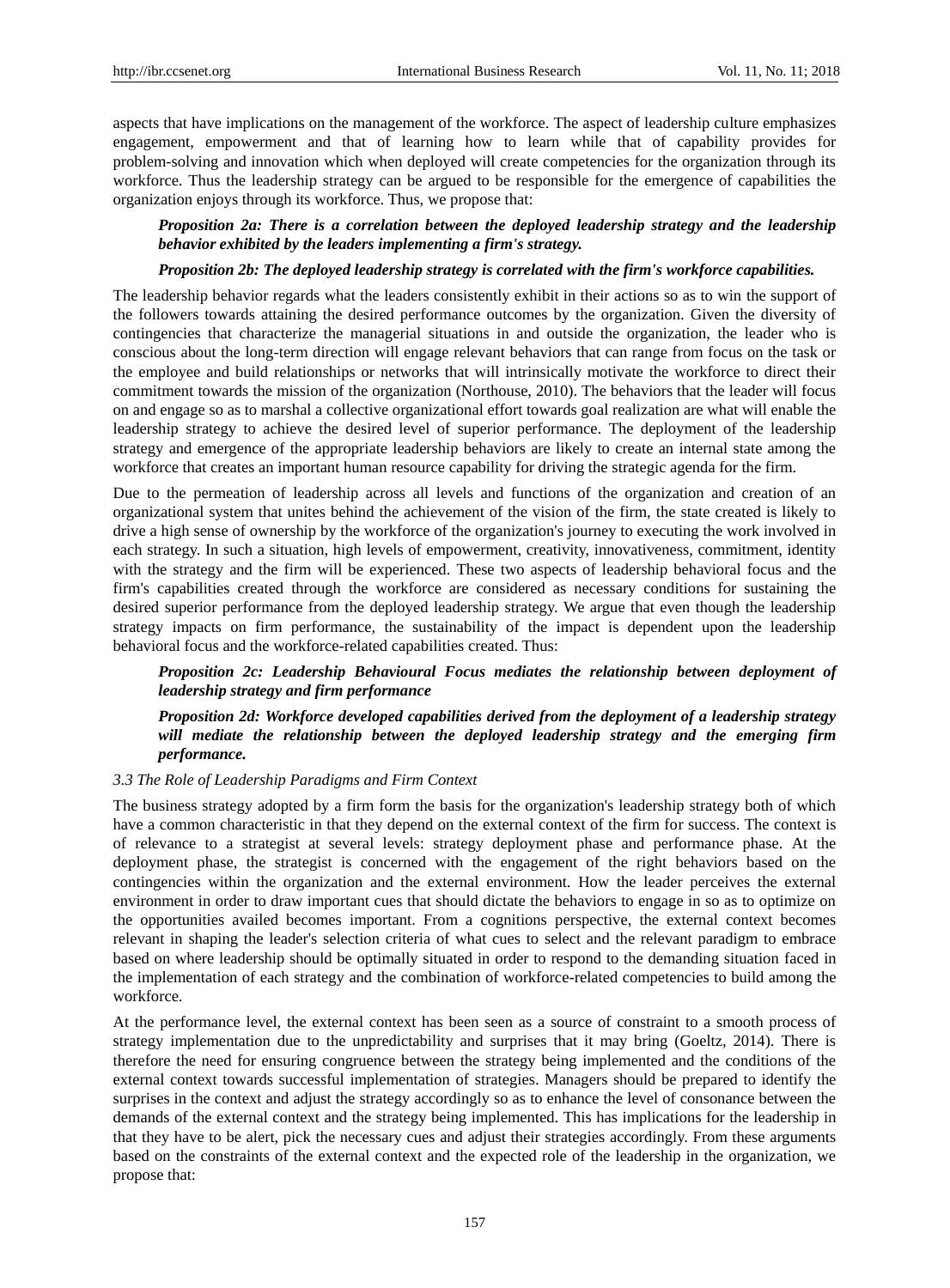*Proposition 3a: The relationship between the deployed leadership strategy and behavior and firm competencies will be moderated by the leadership paradigm embraced by the leaders implementing the firm's business strategy.*

*Proposition 3b: The mediated effect of leadership behavior and firm capabilities on the relationship between leadership strategy and firm performance will be moderated by the leadership paradigm embraced by the leaders implementing the firm's business strategy.*

*Proposition 3c: The leaders' perception of the firm's external context will moderate the relationship between the deployed leadership strategy and the leadership behavior and firms capabilities.*

*Proposition 3d: The leaders' perception of the firm's external context will moderate the mediated effect of leadership behavior and firm capabilities on the relationship between the deployed leadership strategy and the Firm's performance.* 

*Proposition 3e: The leaders' perception of the firm's external context will moderate the relationship between the deployed firm leadership strategy and the corresponding firm performance.*

*Proposition 3f: The leadership paradigm embraced by the leaders implementing the firm's business strategy will moderate the relationship between the deployed leadership strategy and the corresponding firm performance.*

#### **4. Conclusion**

The purpose of the paper was to explore the nature of the construct of leadership strategy and highlight the features of the phenomenon it brings about in the firm's strategic behavior. The construct was argued to have its place in strategic management through the process of strategy implementation and was argued to play an important role in implementing a firm's business strategy. Both constructs share a common characteristic in that an organization has to perform a situational analysis to identify gaps that need to be responded. On the part of leadership strategy, the identified gaps and the manner in which they are responded to form the substance of the dimensions of the leadership strategy. The leadership strategy when deployed in an organizational setting, it brings about a phenomenon whose intermediate consequences are the leadership behavioral focus by the leadership of the organization and the set of generated employee capabilities that derive from the strategy. The paper argued that, when the leadership strategy is deployed to implement a strategy, it will lead to the performance of an organization which is mediated by the behavioral focus, generated capabilities and conditioned by the leadership paradigm that the leaders embrace and the context the firm finds itself in.

The contents of the paper highlighted the nature of the various constructs that feature in the phenomenon brought about by the deployment of the leadership strategy. The paper presented the conceptual understanding of each construct by identifying the operational indicators as well anchoring each of the constructs on a multidisciplinary based theoretical framework drawn from contingency theory, LMX Theory, Transformational leadership theory, Leadership Strategy Model. The paper demonstrated that the theories that anchor the constructs are complementary in several ways and highlighted those areas along which the complementarities manifest through the constructs that describe the emergent firm strategic behavior. In addition, it was demonstrated that in spite of the clarity of the understanding of the constructs, there are limitations in the scope of understanding of the construct of performance in regard to how it reflects the totality of the nature of the construct of leadership and the need to expand the scope of the indicators to the construct of performance while relating it to leadership strategy. Besides the existing dilemmas in empirical work leading to inconclusive findings owing to limitations in conceptualization and theorizing, the emergent gaps have been captured and relied upon to suggest a theoretical model for addressing the gaps in future scholarship. The proposed framework provides a comprehensive attempt to understand the phenomenon brought about by the deployment of strategic leadership strategy in directing firm strategic behavior so as to show the role of the strategy, its intermediate and ultimate outcome of performance and the factors justified from the literature as conditioning this phenomenon.

In view of the above, the authors suggest that the proposed theoretical model can be a suitable basis for mounting future research based on the constructs, their operational indicators and the direction of relationships through the set of propositions. The future attempts will, however, need to develop suitable measurements and contexts for study as the effort moves from the abstract state arrived at by this study to the empirical state. The authors cite the lack of testable empirical data to validate the claims of the propositions as limitations which future scholarship can overcome by developing measurement instruments, applying them to collect primary data and application of robust statistical techniques to confirm the hypotheses.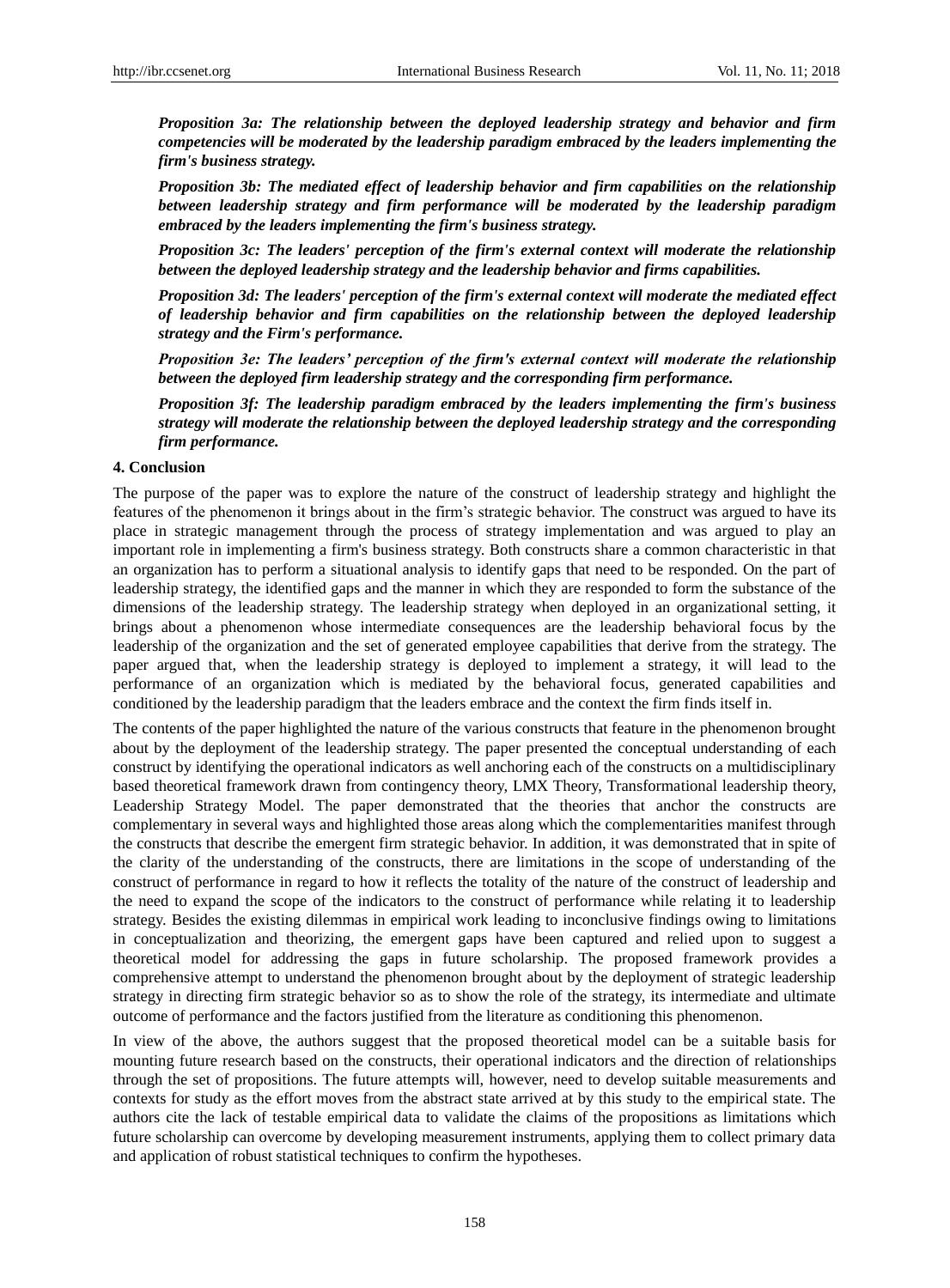#### **References**

- Achua, C. F., & Lussier, R. N. (2010). *Effective Leadership*, Fourth Edition, Cengage Learning International Offices.
- Ali, A. S. A., Elmi, H. O., & Mohamed, A. I., (2013). The effect of leadership behaviors on staff performance, In Somalia. *Educational Research International*, *2*(2). ISSN-L: 2307-3713, ISSN: 2307-3721.
- Appelbaum, E., Bailey, T., Berg, P., & Kalleberg, A. (2000). Manufacturing advantage: why high-performance work systems pay off. Ithaca: Cornell University Press.
- Armstrong, M. (2006). *A handbook of Human Resources Management Practice*, 10<sup>th</sup> Edition, London
- Arnold, J. A. Arad, S., Rhoades, J. A., & Drasgow, F. (2000). The empowering leadership questionnaire; Assessing the cost and benefits of the organization. Dublin, Ireland.
- Avery, G. C. (2004). Understanding Leadership: Paradigms and Cases. London: Sage
- Avolio, B. J. (1999). Full Leadership Development: Building the Vital Forces in Organizations. Thousand Oaks: CA Sage.
- Avolio, B. J., & Gardner, W. L. (2005). Authentic leadership development: Getting to the root of positive forms of leadership. *The Leadership Quarterly*, *16*(3), 315-338. https://doi.org/10.1016/j.leaqua.2005.03.001
- Avolio, B. J., Gardner, W. L., Walumbwa, F. O., Luthans, F., & May, D. R. (2004). Unlocking the mask: A look at the process by which authentic leaders impact follower attitudes and behaviors. *The Leadership Quarterly*, *15,* 801-823. https://doi.org/10.1016/j.leaqua.2004.09.003
- Avolio, B. J., Griffith, J., Wernsing, T. S., & Walumbwa, F. O. (2010). What is authentic leadership development? In A. Linley, S. Harrington, and N. Garcea (Eds.), Oxford Handbook of Positive Psychology and Work. New York: Oxford University Press.
- Avolio, B. J., Walumbwa, F. O., & Weber, T. (2009). Leadership: Current theories, research, and future directions. *Annual Review of Psychology, 60,* 421-449. https://doi.org/10.1146/annurev.psych.60.110707.163621
- Bass, B. M. (1985). Leadership and performing beyond expectations, New York Press.
- Bass, B. M. (2003). Leadership and performance beyond expectations. New York. Free press.
- Bass, B. M., & Avolio, B. J. (2003). Transformational leadership development. Manual for MLQ. Palo Alto; consulting psychologist press.
- Bass, B. M., & Avolio, B. J. (2004). Improving Organizational Effectiveness through Transformational leadership; Thousand Oaks; Sage publications Inc.
- Bass, B. M., & Stogdills, B. (1990). A handbook of leadership theory, research, and managerial applications. New York, Free press.
- Bennis, W., & Nanus, B. (2008). Leaders. The strategy for taking charge. New York. Blakely.
- Bernardin H. J, Kane J. S, Ross S, Spina J. D, Johnson D. L (1995). Performance appraisal design, development, and implementation. In: Ferris G.R, Rosen S.D, Barnum D.T (eds) *Handbook of human resources management*. Blackwell, Cambridge, 462-493.
- Boberg, J. E., & Bourgeois, S. J. (2016). The effects of integrated transformational leadership on achievement. *Journal of Educational Administration, 54,* 357-374. https://doi.org/10.1108/JEA-07-2014-0086
- Bratton, J., Grant, K., & Nelson, D. L. (2005). Organizational Leadership. United States: Library of Congress Publishing.
- Bryman, A. (1992). Charisma and leadership in organizations, London, sage.
- Carto C. S., & Carto, S. T. (2009). Modern Management Concepts and Skills, 11<sup>th</sup> edition, Pearson Education, Inc., New Jersey.
- Cavazotte, F., Moreno, V., & Bernardo, J. (2013). Transformational leaders and work performance: the mediating roles of identification and self-efficacy. *BAR-Brazilian Administration Review*, *10*(4), 490-512. https://doi.org/10.1590/S1807-76922013000400007
- Chandler, A. J. (1962). Strategy and Structure: Chapters in the History of the American Industrial Enterprise. MIT.
- Cheng, C. J., & Chwen, S. C. (2017). When are strategic orientations beneficial for collaborative service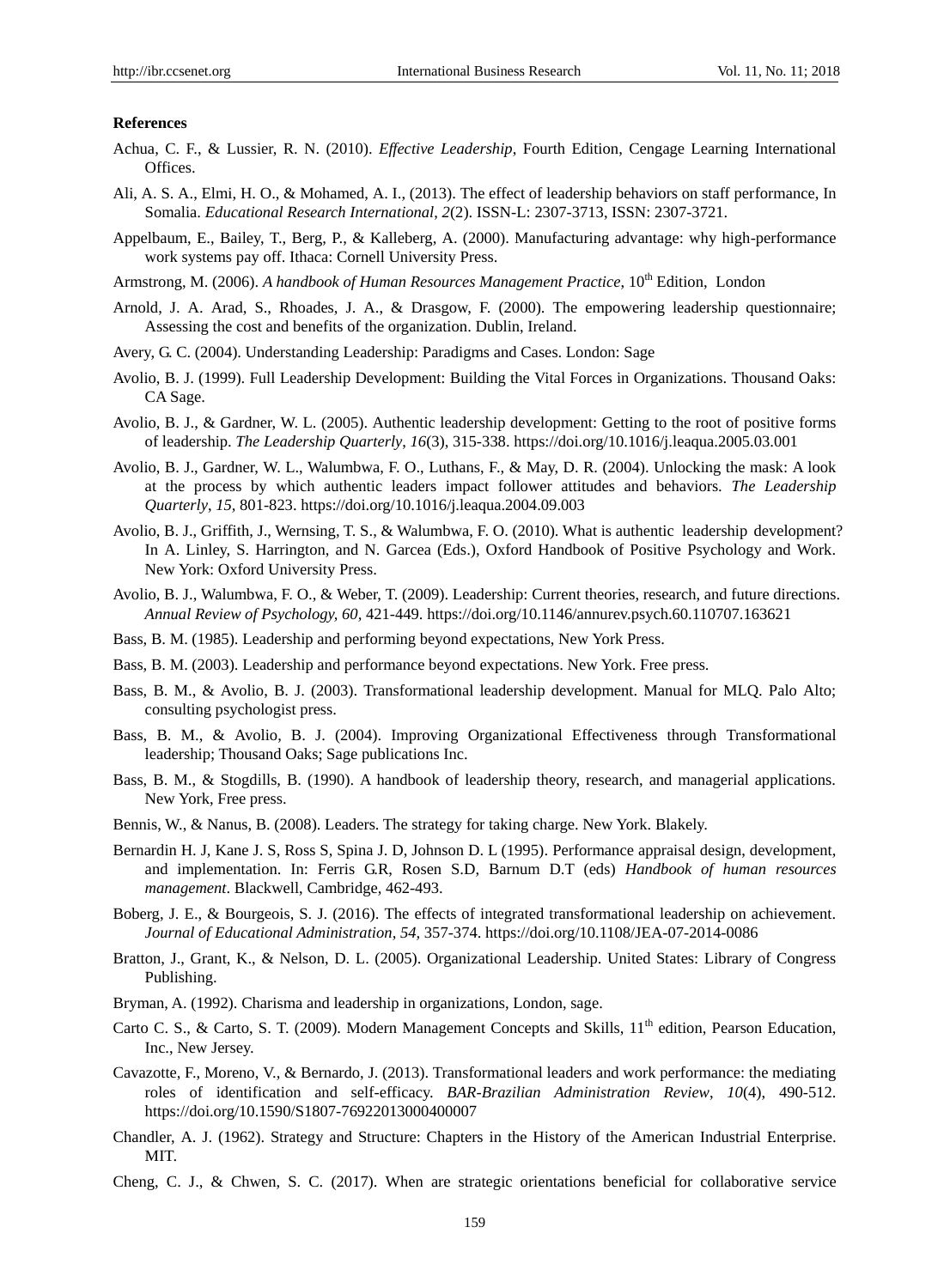innovation? *The Service Industries Journal, 37,* 466-493. https://doi.org/10.1080/02642069.2017.1335713

- Civelek, M. E., Çemberci, M., Artar, O. K., & Uca, N. (2015). "Key Factors of Sustainable Firm Performance: A Strategic Approach". Zea Books Lincoln, Nebraska.
- Cole, G. A. (1996). Management theory and Practice 5th Edition, New York.
- Collette, M. *et al.*, (2014). "Visionary leadership and its relationship to organizational effectiveness", *Leadership & Organization Development Journal*, *35*(6).
- Colquitt, J., Le-Pine, J., & Wesson, M. (2009). Organizational behavior; improving performance and commitment in the workplace, New York, McGraw-Hill, Irwin.
- Daft, R. L. (2011). The leadership experience. 5th edition. Cincinnati, Ohio: Cengage Learning South-Western
- David, W. (2008). Performance measurement is only one way of managing performance. *International Journal of Productivity and Performance Management*.
- Day, D. (2000). Leadership development: A review in context. *The Leadership Quarterly*, *11*(4), 581-613. https://doi.org/10.1016/S1048-9843(00)00061-8
- Day, D., Gronn, P., & Salas, E. (2004). Leadership capacity in teams. *The Leadership Quarterly*, *15*(6), 857-880. https://doi.org/10.1016/j.leaqua.2004.09.001
- Day, D., Sin, H., & Chen, T. (2004). Assessing the burdens of leadership: Effects of formal leadership roles on individual performance over time. *Personnel Psychology*, *57*(3), 573-605. https://doi.org/10.1111/j.1744-6570.2004.00001.x
- Dionne, S. D., Yammarino, F. J., Atwater, L. E., & James, L. R. (2002). Neutralizing substitutes for leadership theory: Leadership effects and common-source bias. *Journal of Applied Psychology*, *87,* 454-464. https://doi.org/10.1037/0021-9010.87.3.454
- Drucker, P. (2004). Management for results. Pan books. London.
- Fenwick, F. J., & Gayle, C. A. (2008). Missing Links In Understanding The Relationship Between Leadership and Organizational Performance. *International Business & Economics Research Journal, 7*(5).
- Fiedler, F. E., & House, R. J. (2008). Leadership Theory and Research. *International Review of industrial and organizational psychology*, *19*(88), 73-79.
- Fincham & Rhodes (2005). Principles of Organizational Behaviour, 4<sup>th</sup> edition, Oxford University Press. New York.
- Fitzroy, P., & Hulbert, J. (2005). Strategic Management; Creating value in Turbulent times, London: Hermitage Publishing Services.
- Freedman, A. (1998). Pathways and crossroads to institutional leadership. *Consulting Psychology Journal*, *Practice and Research, 50*(3), 131-151. https://doi.org/10.1037/1061-4087.50.3.131
- Gibson, J. L., Ivancevich, J. M., Donnely, J. H., & Konopaske, R. (2009). Organizations Behaviour, Structure, Process, (13th ed.). Boston: McGraw-Hill Irwin.
- Gill, R. (2006). *Theory and Practice of Leadership*. London: Sage Publications.
- Goeltz, D. R. (2014). Alliance portfolio characteristics and firm performance. *Journal of Management and Marketing Research*, *16*, 1.
- Goleman, *et al.*, (2002). Developing the leadership competencies of emotional intelligence.
- Gomez-Mejia, *et al*., (2008) Management: People, Performance, and Change. McGraw Hill Companies, Inc., New York.
- Hater, J. J., & Bass, B. M. (2005). Superiors evaluation and subordinates perceptions of transformational and transactional leadership. *Journal of applied psychology*.
- Hofmann, D. A., & Jones, L. M. (2005) Leadership, collective personality & performance. *Journal of Applied Psycholog*y, *90*(3). https://doi.org/10.1037/0021-9010.90.3.509
- House, R. J., & Aditya, R. N. (1997). The Social Scientific Study of Leadership: Quo Vadis. *Journal of Management, 23*(3)*.* https://doi.org/10.1177/014920639702300306
- Howell, J. M., &Avolio, B. J. (1992). Transformational Leadership, Transactional Leadership, Locus of Control, and Support for Innovation: Key Predictors of Consolidated-Business-Unit Performance*. Journal of Applied*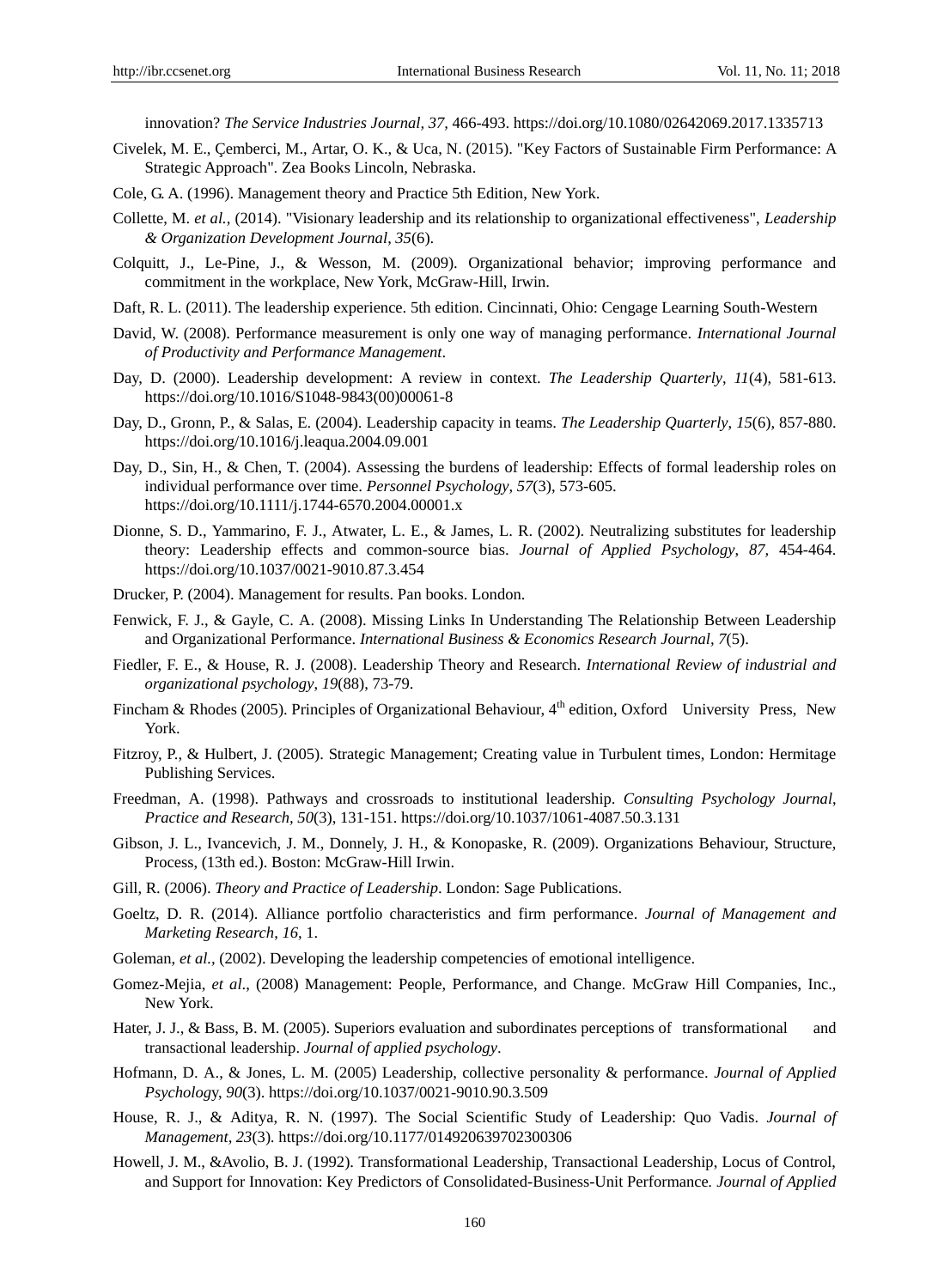*Psychology, 78.*

Huczynski, A. A., & Buchanan, D. A. (2013). Organizational Behavior. Edinburgh Gate: Pearson Education Ltd.

- Hunt, B. (2004). Leadership in Organizations, 7th Edition, New Jersey: Pearson Education. *Management, 27*(1).
- Johnson, M. (2001). Managing in the next millennium. Oxford; Butterworth, London. https://doi.org/10.1038/35074129
- Judge, T. A., & Piccolo, R. F. (2004). Transformational and transactional leadership: A meta-analytic test of their relative validity. *Journal of Applied Psychology*, *89,* 755-768. https://doi.org/10.1037/0021-9010.89.5.755
- Jung, D., &Avolio, B. (2004). Opening the black box; An experimental investigation of the mediating effects of employee participation. *Journal of Organizational Behavior*, 13.
- Kaplan, R. S., & Norton, D. P. (1996). The balanced scorecard. The Harvard business school press.
- Keller, R. T. (2006). Transformational leadership, initiating structure & substitutes for leadership: A longitudinal study of research & development project team performance. *Journal of Applied Psychology*, *91*(1). https://doi.org/10.1037/0021-9010.91.1.202
- Kilika, J. M. (2012). Institutional context, collaboration, human resource development infrastructure, and performance of universities in Kenya. *Unpublished Ph. D Thesis. School of Business, University of Nairobi.*
- Kimiti, P. G., & Kilika, J. M. (2018). Organization resources, industry velocity, attention focus, and firm's performance; A review of the literature. *International Journal of Business and Management*, *13*(5). https://doi.org/10.5539/ijbm.v13n5p185
- Kontoghiorghes, C., Awbre, S. M., & Feurig, P. L. (2005). Examining the relationship between learning organization characteristics and change adaptation, innovation, and organizational performance. *Human Resource Development Quarterly*, *16*(2), 185-212. https://doi.org/10.1002/hrdq.1133
- Koontz, H. O., & Weihrich, H. (2006). Essentials of Management. New Delhi, Tata McGraw Hill London: Bloomsbury.
- Koontz, H., & Donnell, C. (1993). Introduction to Management. McGraw-Hill Inc., New York.
- Kuhn, T. S. (1962). The Structure of Scientific Revolution, 6Th. Edition. University of Chicago Press
- Luliya, T. *et al.*, (2013). "Competitive strategies and firm performance: the mediating role of performance measurement", *International Journal of Productivity and Performance Manageme*nt, *62*(2).
- Luthans, F. (2008). Organizational Behaviour. McGraw-Hill Companies, Inc., New York, NY 10020
- Montgomery, C. (2008). Putting leadership back into strategy. *Harvard Business Review, 86*(1), 54-60.
- Mullins, L. (2005). Management and organizational behavior. London, Pitman publishing.
- Muralidharan, E., & Pathak, S. (2018). Sustainability, Transformational Leadership, and Social Entrepreneurship. *Sustainability, 10,* 567. https://doi.org/10.3390/su10020567
- Musimi, J. (2005). The behavioral science of leadership. An interdisciplinary Japanese program. University of Michigan Press.
- Nachmias, C., & Nachmias, D. (2004). Research Methods in the Social Sciences 5th Edition. London: Arnold.
- Ngugi R, W., & Kilika, J. K. (2018). TMT Cognition, First Mover Advantages and Firm Entrepreneurial Performance: A Review of Literature. *[International Business Research,](https://econpapers.repec.org/article/ibnibrjnl/) 6*(11), 110-126. https://doi.org/10.5539/ibr.v11n6p110
- Northouse, P. G. (2001). Leadership: Theory and practice, 2nd Edition. Thousand oak, C.A Sage.
- Northouse, P. G. (2010). Leadership: Theory and Practice, Fifth Edition, Los Angeles, CA: Sage.
- Northouse, P. G. (2016). Leadership: Theory and Practice (7th Ed). Thousand Oaks, CA: SAGE Publications.
- Norton, D. P. (1999). The balanced scorecard: Participants workbook. Johannesburg; Institute for international research.
- Obiwuru T, Okwu A, Akpa V & Nwankere I (2011). Effects of leadership style on organizational performance: A survey of selected small-scale enterprises in Ikosi – Ketu Council development area of Lagos State, Nigeria. *Australian Journal of business and management research, 1*(7).
- Oduor, B. O., & Kilika, J. M. (2018). TMT Diversity, Decision Quality, and Service Sector Firm Performance: A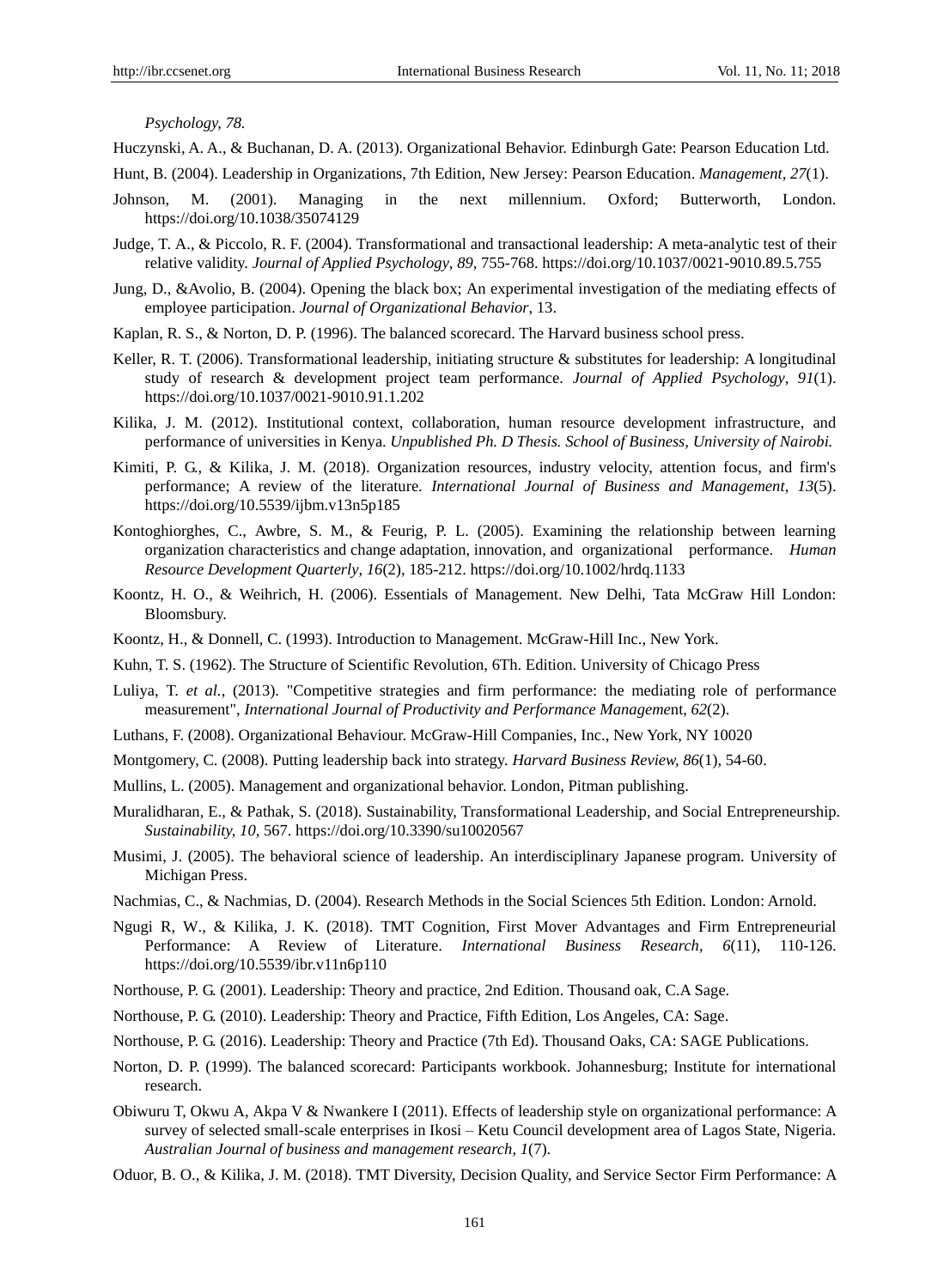Research Agenda. *Journal of Management and Strategy, 9*(2). https://doi.org/10.5430/jms.v9n2p34

- Pasmore, W. (2014). Developing a Leadership Strategy, A Critical Ingredient for Organizational Success. Center for Creative Leadership
- Pearce II, J. A., Robinson, R. B., & Mital, A. (2012). Strategic management: Formulation, implementation, and control. New Delhi: Tata McGraw Hill Education Private Ltd.
- Pearce, H. N., & Robinson, D. (2005). Formulation, implementation, and control of competitive strategy,  $9^{th}$  Edn, McGraw Hill.
- Pearce, J. A., Robinson, R. B., & Mital, A. (2007). Strategic Management: Formulation, Implementation, and Control, 10<sup>th</sup> Edition, Tata McGraw Hill Education Private Limited, New Delhi.
- Piccolo, R. F., & Colquitt, J. A. (2006). Transformational Leadership and Job Behaviors: The Mediating Role of Core Job Characteristics. *Academy of Management Journal*, *49*(2), 327-340. https://doi.org/10.5465/amj.2006.20786079
- Pundt, A. (2015). "The relationship between humorous leadership and innovative behavior". *Journal of Managerial Psychology*, 30(8), 878 -893. https://doi.org/10.1108/JMP-03-2013-0082
- Richard, L. D. (2008). The leadership Experience, 4<sup>th</sup> Edition, South-Western Cengage Learning. The United States of America.
- Robbins, *et al.*, (2012). Organizational Behaviour, 14<sup>th</sup> Edition, Pearson Education Inc., Prentice Hall, India
- Rowe, G., & Nejad, M. H. (2009). Strategic leadership: short-term stability and long-term viability. *Ivey Business Journal, 73*(5), 6-11.
- Rowe, W. G. (2001). Creating wealth in organizations: The role of strategic leadership. *Academy of Management Executive*, *15*(1), 81-94.
- Rowe, W. G., Cannella Jr., A. A., Rankin, D., & Gorman, D. (2005). Leader succession & organizational performance: Integrating the common-sense, ritual scapegoating & vicious-circle succession theories. *The leadership Quarterly*, *16*(2). https://doi.org/10.1016/j.leaqua.2005.01.001
- Rubin, R. S., Munz, D. C., & Bommer, W. H. (2005). Leading from within: The effects of emotional recognition and personality on transformational leadership. *Academy of Management Journal.*  https://doi.org/10.5465/amj.2005.18803926
- Sinding, *et al.*, (2014). Organizational, Behaviour, 5<sup>th</sup> Edition: McGraw Hill Education, New York.
- Stogdill, R. M. (1963). Manual for Leadership Description Questionnaire Form XII.Columbus, OH: The Ohio State University Bureau of Business Research.
- Tara, A. (2005). Leadership and Information Processing: Linking Perceptions and Performance, Unwin Hyman, Boston, MA.
- Teece, D. J., Pisano, G., & Shuen, A. (1997). Dynamic Capabilities & Strategic Management. *Strategic Management Journal*, *18*(7), 509-533. https://doi.org/10.1002/(SICI)1097-0266(199708)18:7<509::AID-SMJ882>3.0.CO;2-Z
- Thompson & Strickland (1993). Strategic Management Concepts and Cases,  $7<sup>th</sup>$  Edition.
- Venkatraman, N., & Ramanujam, V. (1986). "Measurement of business performance in strategy research: a comparison of approaches" *Academy of Management Review*, *11*(4). https://doi.org/10.5465/amr.1986.4283976
- Vroom, V. H., & Jago, A. G. (1988). "The new leadership: Managing participation in organizations". Prentice-Hall.
- Weihrich, H., & Koontz, H. (1994). Effective organizing and organizational culture, Management: A global perspective, McGraw-Hill, International Editions, NJ, p.246-331.
- Wheeler & Hunges, (2008). Strategic Management and Business Policy; Concepts and Cases. Pearson Education, Inc., New Jersey.
- William, S. (2005). Lessons learned from performance management systems Implementations. *International Journal of Productivity and Performance Management*, *58*(4).
- Yammarino, F. J., & Bass, B. M. (1991). Person and situation views of leadership: A multiple levels of analysis approach. *Leadership Quarterly*, *2*(2), 121-139. https://doi.org/10.1016/1048-9843(91)90026-X